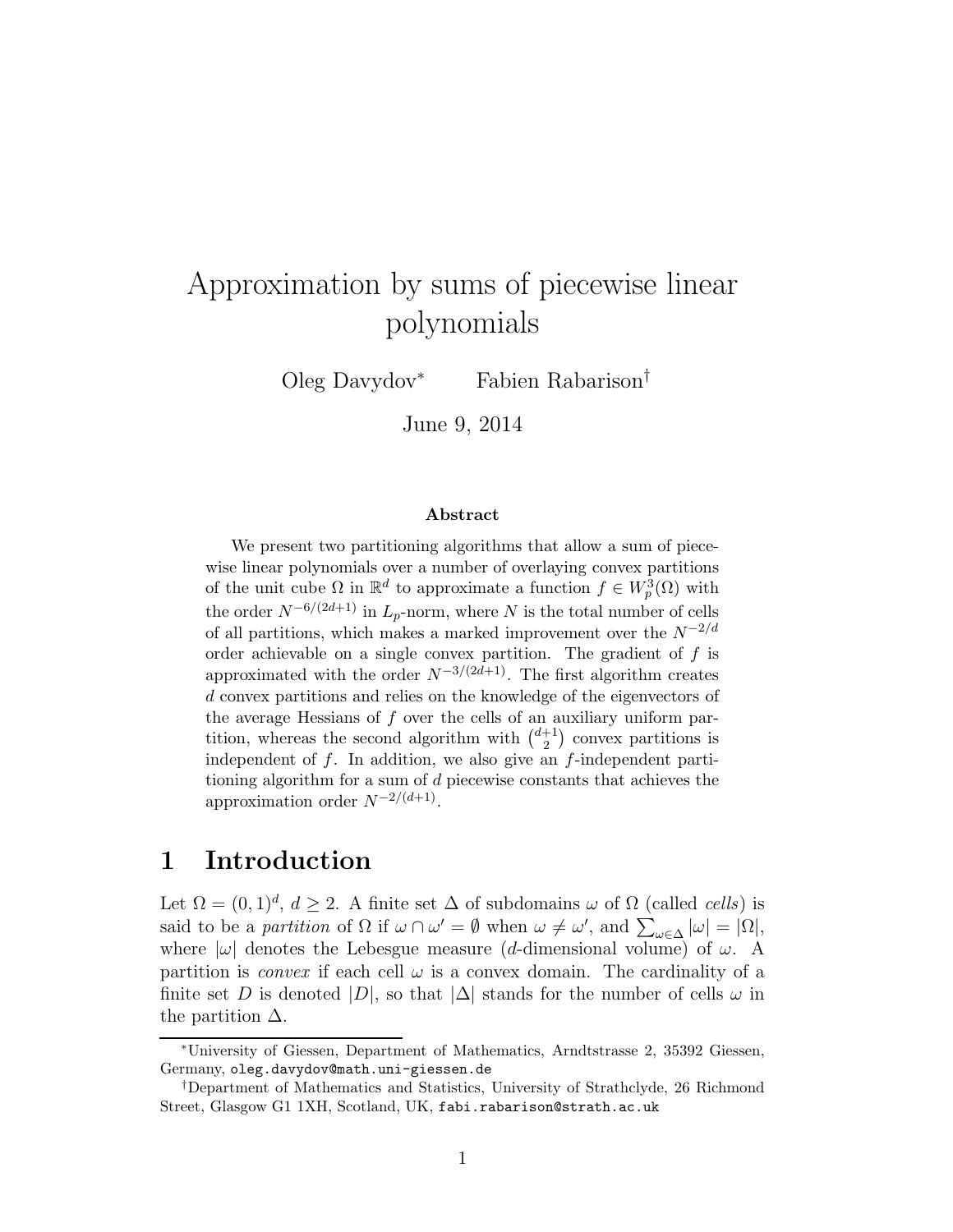Given a partition  $\Delta$ , the linear space of piecewise polynomials of order k with respect to it is defined by

$$
S_k(\Delta) = \Big\{ \sum_{\omega \in \Delta} q_{\omega} \chi_{\omega} : q_{\omega} \in \Pi_k^d \Big\}, \qquad \chi_{\omega}(x) := \begin{cases} 1, & \text{if } x \in \omega, \\ 0, & \text{otherwise,} \end{cases}
$$

where  $\prod_k^d$ ,  $k \geq 1$ , is the space of polynomials of total degree  $\lt k$  in d variables. The error of the best  $L_p$ -approximation of a function  $f \in L_p(\Omega)$  from  $S_k(\Delta)$ ,

$$
E_k(f,\Delta)_p := \inf_{s \in S_k(\Delta)} \|f - s\|_p, \qquad 1 \le p \le \infty,
$$

can be computed if the errors  $E_k(f)_{L_p(\omega)} := \inf_{q \in \Pi_k^d} ||f - q||_{L_p(\omega)}$  of the best polynomial approximations of f on all  $\omega \in \Delta$  are known. Indeed,

$$
E_k(f,\Delta)_p = \begin{cases} \left(\sum_{\omega \in \Delta} E_k(f)_{L_p(\omega)}^p\right)^{1/p} & \text{if } p < \infty, \\ \max_{\omega \in \Delta} E_k(f)_{L_\infty(\omega)} & \text{if } p = \infty. \end{cases}
$$
(1)

For a system  $\mathcal{P} = {\Delta^{(1)}, \ldots, \Delta^{(n)}}$  of several overlaying partitions of  $\Omega$ , we consider the space of sums of piecewise polynomials

$$
S_k(\mathcal{P}) = \Big\{\sum_{\nu=1}^n \sum_{\omega \in \Delta^{(\nu)}} q_{\nu,\omega} \chi_{\omega} : q_{\nu,\omega} \in \Pi_k^d\Big\}.
$$

Thus, a function  $s$  in  $S_k(\mathcal{P})$  is the sum of *n* piecewise polynomials  $s = \sum_{k=1}^{\infty} s_k(s)$  $\sum_{\nu=1}^n s_{\nu}$  with  $s_{\nu} \in S_k(\Delta^{(\nu)})$ ,  $\nu = 1, \ldots, n$ . We set  $|\mathcal{P}| := \sum_{\nu=1}^n |\Delta^{(\nu)}|$  and denote the best approximation error from  $S_k(\mathcal{P})$  by

$$
E_k(f,\mathcal{P})_p := \inf_{s \in S_k(\mathcal{P})} \|f - s\|_p, \qquad 1 \le p \le \infty.
$$

Given a function  $f$ , we consider piecewise polynomial approximations of f on suitably designed partitions. Standard uniform type partitions deliver piecewise polynomial approximations with the order

$$
E_k(f,\Delta)_p = \mathcal{O}(|\Delta|^{-k/d}), \qquad |\Delta| \to \infty,
$$
 (2)

if f belongs to the Sobolev space  $W_p^k(\Omega)$ , as follows from the Bramble-Hilbert lemma, see for example [3].

It is shown in [1, Theorem 2] that the approximation order of piecewise constants  $E_1(f, \Delta)_{\infty} = \mathcal{O}(|\Delta|^{-1/d})$  cannot be improved even assuming infinite differentiability of  $f$  if the partitions are isotropic. One thus has to use anisotropic partitions if smoothness should pay off in convergence rate.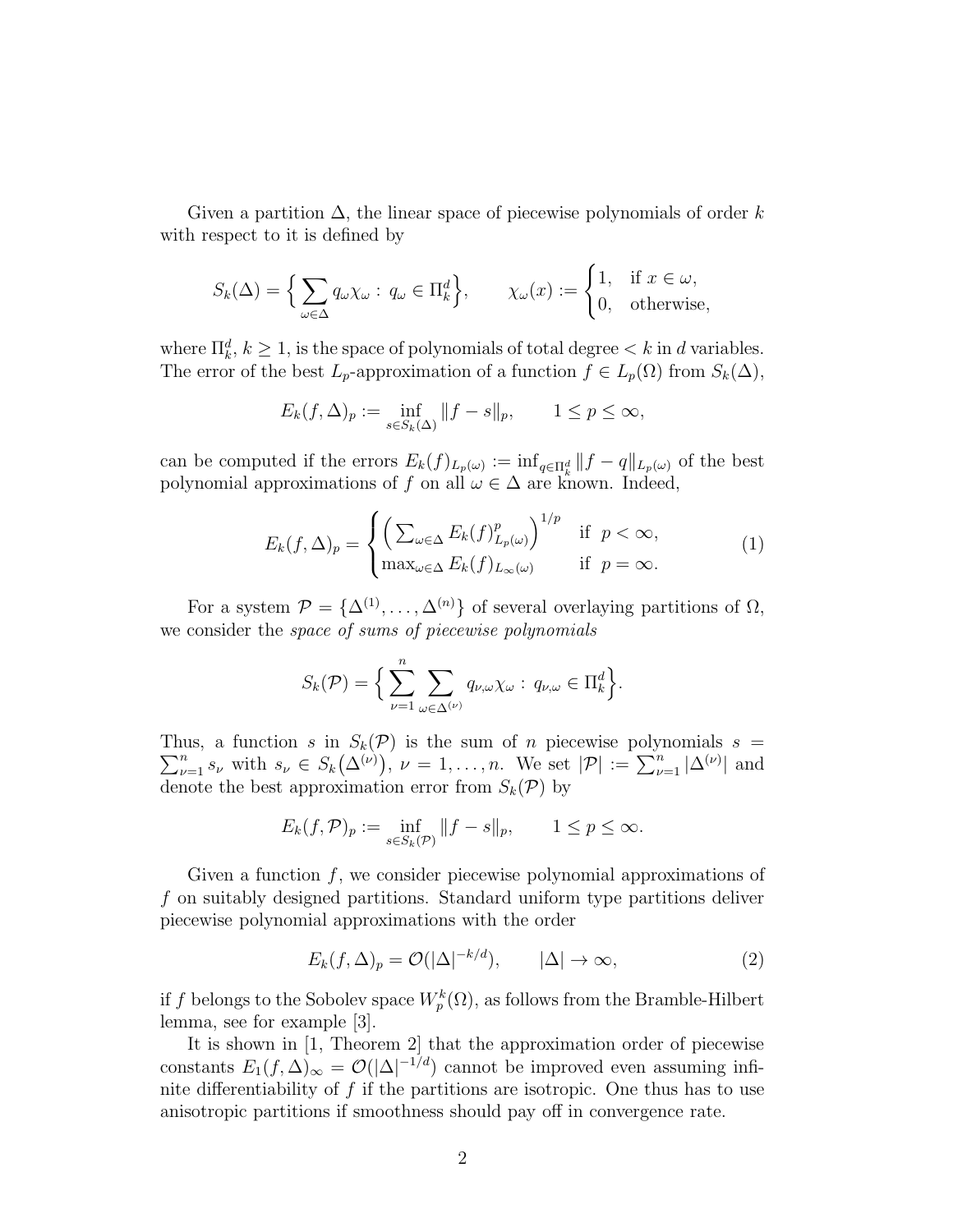A simple algorithm suggested in [1, 2] (see Algorithm 1 and Theorem 1 below) delivers an improved approximation order  $E_1(f, \Delta)_p = \mathcal{O}(|\Delta|^{-2/(d+1)})$ of piecewise constants on suitable anisotropic convex partitions if  $f \in W_p^2(\Omega)$ . Here, the unit cube is first subdivided uniformly into  $m<sup>d</sup>$  subcubes (macrocells), each of which is then splitted anisotropically into m slices (micro-cells). (Note that in the case  $d = 2$  the order  $E_1(f, \Delta)_p = \mathcal{O}(|\Delta|^{-2/3})$  has been obtained earlier in [4] by a different method.) Moreover, [2, Theorem 2] shows that  $|\Delta|^{-2/(d+1)}$  is the saturation order of piecewise constant approximation on convex partitions in the sense that it cannot be further improved for any  $f \in C^2(\Omega)$  whose Hessian is positive definite at some point. Nevertheless, [2, Theorem 3] suggests that this phenomenon is restricted to piecewise constants, as the saturation order of piecewise linear approximations on convex partitions is  $|\Delta|^{-2/d}$ , that is the same as on the isotropic partitions.

In this paper we show that for  $k = 2$  the approximation order  $E_2(f, \Delta)_p =$  $\mathcal{O}(|\Delta|^{-2/d})$  in (2) can be improved to  $E_2(f,\mathcal{P})_p = \mathcal{O}(|\mathcal{P}|^{-6/(2d+1)})$  if  $f \in$  $W_p^3(\Omega)$  by using a sum of piecewise linear polynomials with respect to a system  $\mathcal P$  of d convex polyhedral partitions of  $\Omega$  (Algorithm 3 and Theorem 3). Moreover, the approximation of the gradient of f improves to  $\mathcal{O}(|\mathcal{P}|^{-3/(2d+1)})$ from the standard estimate  $\mathcal{O}(|\Delta|^{-1/d})$  for piecewise linear polynomials on a single partition.

In addition, we show that the sums of d piecewise constants on suitable *fixed, f-independent partitions* can be used to obtain the same approximation order  $E_1(f, \mathcal{P})_p = \mathcal{O}(|\mathcal{P}|^{-2/(d+1)})$  (Algorithm 2 and Theorem 2), whereas Algorithm 1 relies on the knowledge of the average gradients of  $f$ on the macro-cells. Similarly, the sums of  $\binom{d+1}{2}$ <sup>+1</sup>) piecewise linear polynomials on  $f$ -independent partitions can be used to obtain the approximation order  $E_2(f,\mathcal{P})_p = \mathcal{O}(|\mathcal{P}|^{-6/(2d+1)})$  (Algorithm 4 and Theorem 4), whereas Algorithm 3 employs the average Hessians of  $f$  on the macro-cells.

The results presented here are based on Chapter 4 of the thesis of the second named author [5].

The paper is organised as follows. Section 2 is devoted to the piecewise constant approximation, where after recalling the algorithm suggested in [1, 2] we present our new result for the sums of piecewise constants with fixed splitting directions of the macro-cells, whereas in Sections 3 and 4 we describe the two algorithms for the sums of piecewise linear polynomials.

In what follows we will use the following version of the Sobolev seminorm

$$
|f|_{W_p^n(\omega)} := \sum_{|\alpha|=n} \left\| \frac{\partial^n f}{\partial x^{\alpha}} \right\|_{L_p(\omega)}, \quad |\alpha| := \alpha_1 + \dots + \alpha_d \text{ for } \alpha \in \mathbb{Z}_+^d,
$$

and recall that if  $\omega \subset \mathbb{R}^d$  is a bounded convex domain and  $f_{|\omega} \in W_p^k(\omega)$ , then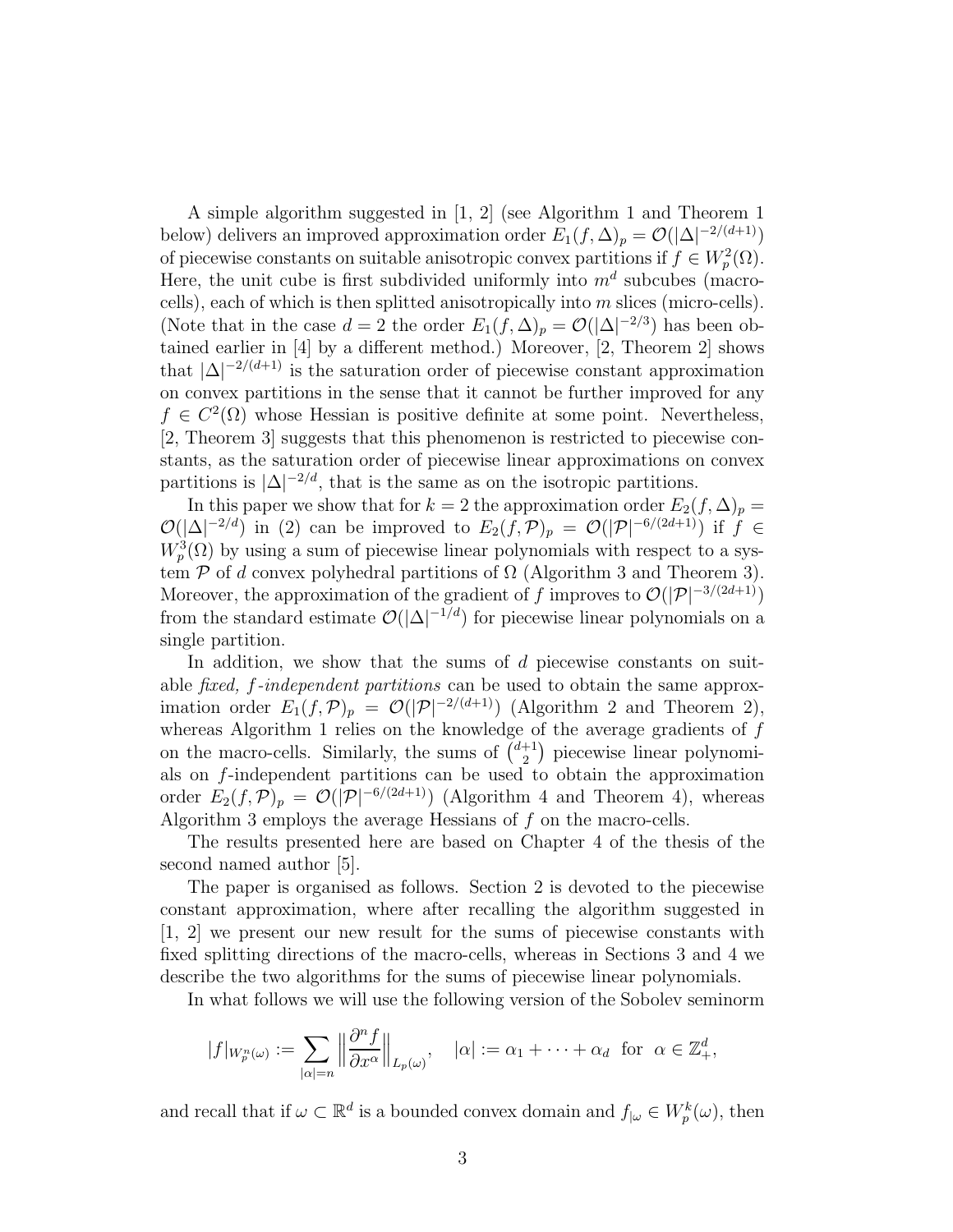there exists a polynomial  $q \in \Pi_k^d$  such that [3]

$$
|f - q|_{W_p^r(\omega)} \le \rho_{d,k} \operatorname{diam}^{k-r}(\omega)|f|_{W_p^k(\omega)}, \quad r = 0, \dots, k,
$$
 (3)

where  $\rho_{d,k}$  denotes a positive constant depending only on d and k [3]. In view of Lemma 1,  $(3)$  implies in particular the Poincaré inequality

$$
||f - f_{\omega}||_{L_p(\omega)} \le \rho_d \operatorname{diam}(\omega) ||\nabla f||_{L_p(\omega)}, \qquad f \in W_p^1(\omega), \tag{4}
$$

.

with a constant  $\rho_d$  depending only on d, where  $f_\omega := |\omega|^{-1} \int_\omega f(x) dx$  and

$$
\|\nabla f\|_{L_p(\omega)} := \Big\|\Big(\sum_{k=1}^d |D_{x_k}f|^2\Big)^{1/2}\Big\|_{L_p(\omega)}, \qquad D_{x_k}f := \frac{\partial f}{\partial x_k}
$$

Note that  $||f_{\omega} - c||_{L_p(\omega)} \le ||f - c||_{L_p(\omega)}$  for any constant c, and hence  $||f - c||_{L_p(\omega)}$  $f_{\omega}||_{L_p(\omega)} \leq 2E_1(f)_{L_p(\omega)}$ . We prefer to use (4) rather than (3) when  $k=1$ because explicit values or estimates of the optimal constant in (4) are known for  $p = 1, 2, \infty$ , see a discussion and references in [1, Section 2].

**Lemma 1.** For any  $1 \leq p \leq \infty$ ,

$$
\|\nabla f\|_{L_p(\omega)} \le |f|_{W_p^1(\omega)} \le d^{\max\{\frac{1}{2}, 1 - \frac{1}{p}\}} \|\nabla f\|_{L_p(\omega)}.
$$
 (5)

Proof. By the inequality between discrete 2- and 1-norms, and triangle inequality, we have

$$
\|\nabla f\|_{L_p(\omega)} \le \Big(\int_{\omega} \Big(\sum_{k=1}^d |D_{x_k}f(x)|\Big)^p dx\Big)^{1/p} \le \sum_{k=1}^d \Big(\int_{\omega} |D_{x_k}f(x)|^p dx\Big)^{1/p},
$$

which shows the first inequality in (5). The second one is obtained as follows. By the inequality between arithmetic and  $p$ -power means,

$$
|f|_{W_p^1(\omega)} \le d^{1-\frac{1}{p}} \Big( \sum_{k=1}^d \int_{\omega} |D_{x_k} f(x)|^p dx \Big)^{1/p},
$$

which completes the proof if  $p = 2$ . If  $p > 2$ , then  $|f|_{W_p^1(\omega)} \leq d^{1-\frac{1}{p}} \|\nabla f\|_{L_p(\omega)}$ follows by the inequality between  $p$ - and 2-norms. If  $p < 2$ , then the inequality between *p*- and 2-means leads to  $|f|_{W_p^1(\omega)} \leq d^{\frac{1}{2}} \|\nabla f\|_{L_p(\omega)}$ .  $\Box$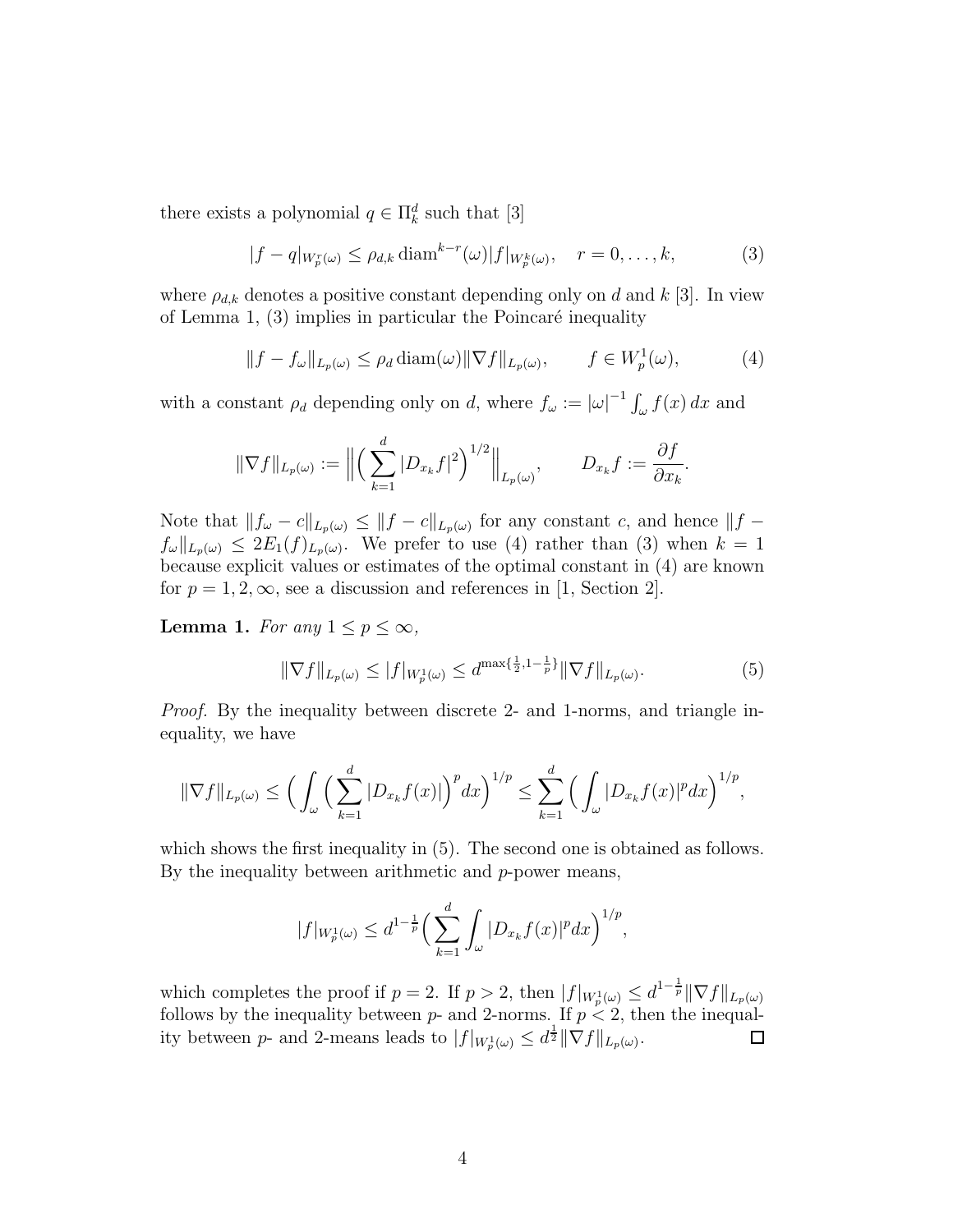# 2 Sums of piecewise constants

The following algorithm for piecewise constant approximation with optimal approximation order  $|\Delta|^{-2/(d+1)}$  on convex polyhedral partitions has been suggested in [1, 2].

Algorithm 1 ([2]). Assume  $f \in W_1^1(\Omega)$ ,  $\Omega = (0, 1)^d$ . Split  $\Omega$  into  $N_1 = m^d$ cubes  $\omega_1, \ldots, \omega_{N_1}$  of edge length  $1/m$ , with  $m \in \mathbb{Z}_+$ . Then split each  $\omega_i$ into  $N_2$  slices  $\omega_{ij}$ ,  $j = 1, \ldots, N_2$ , by equidistant hyperplanes orthogonal to the average gradient  $g_i := |\omega_i|^{-1} \int_{\omega_i} \nabla f(x) dx$  on  $\omega_i$ . Set  $\Delta = {\omega_{ij} : i =$  $1, \ldots, N_1, j = 1, \ldots, N_2$ . Clearly,  $|\Delta| = N_1 N_2$  and each  $\omega_{ij}$  is a convex polyhedron with at most  $2(d+1)$  facets.

**Theorem 1** ([2]). Assume that  $f \in W_p^2(\Omega)$ ,  $\Omega = (0,1)^d$ , for some  $1 \le p \le$  $\infty$ . For any  $m = 1, 2, \ldots$ , generate the partition  $\Delta_m$  by using Algorithm 1 with  $N_1 = m^d$  and  $N_2 = m$ . Then

$$
E_1(f, \Delta_m)_p \le C|\Delta_m|^{-2/(d+1)} (|f|_{W_p^1(\Omega)} + |f|_{W_p^2(\Omega)}),\tag{6}
$$

where  $C$  is a constant depending only on  $d$ .

The new algorithm will involve a system of d convex polyhedral partitions independent of f.

Algorithm 2. Split  $\Omega = (0, 1)^d$  into  $N_1 = m^d$ ,  $m \in \mathbb{Z}_+$ , cubes  $\omega_1, \ldots, \omega_{N_1}$  of edge length  $1/m$ , whose edges are parallel to the coordinate axes. For each  $\nu =$  $1, \ldots, d$ , define  $\Delta^{(\nu)}$  by splitting each  $\omega_i$  into  $N_2$  slices  $\omega_{ij}^{(\nu)}$ ,  $j = 1, \ldots, N_2$ , by equidistant hyperplanes orthogonal to the  $x_{\nu}$ -axis. Set  $\mathcal{P} = {\{\Delta^{(1)}, \ldots, \Delta^{(d)}\}}$ . Then  $|\Delta^{(\nu)}| = N_1 N_2$  for all  $\nu = 1, ..., d$  and  $|\mathcal{P}| = dN_1 N_2$ .

Partitions  $\Delta^{(1)}$ ,  $\Delta^{(2)}$  in the case  $d=2$  and  $N_2=m=4$  are illustrated in Fig. 1. Note that each  $\omega_{ij}^{(\nu)}$  is a d-dimensional box with its  $\nu$ -th dimension 1  $\frac{1}{mN_2}$  and all other dimensions  $\frac{1}{m}$ .

**Theorem 2.** Assume that  $f \in W_p^2(\Omega)$ ,  $\Omega = (0, 1)^d$ , for some  $1 \le p \le \infty$ . For any  $m = 1, 2, \ldots$ , generate the system of partitions  $\mathcal{P}_m$  by using Algorithm 2 with  $N_1 = m^d$  and  $N_2 = m$ . Then

$$
E_1(f, \mathcal{P}_m)_p \le C|\mathcal{P}_m|^{-2/(d+1)} (|f|_{W_p^1(\Omega)} + |f|_{W_p^2(\Omega)}),\tag{7}
$$

where C is a constant depending only on d.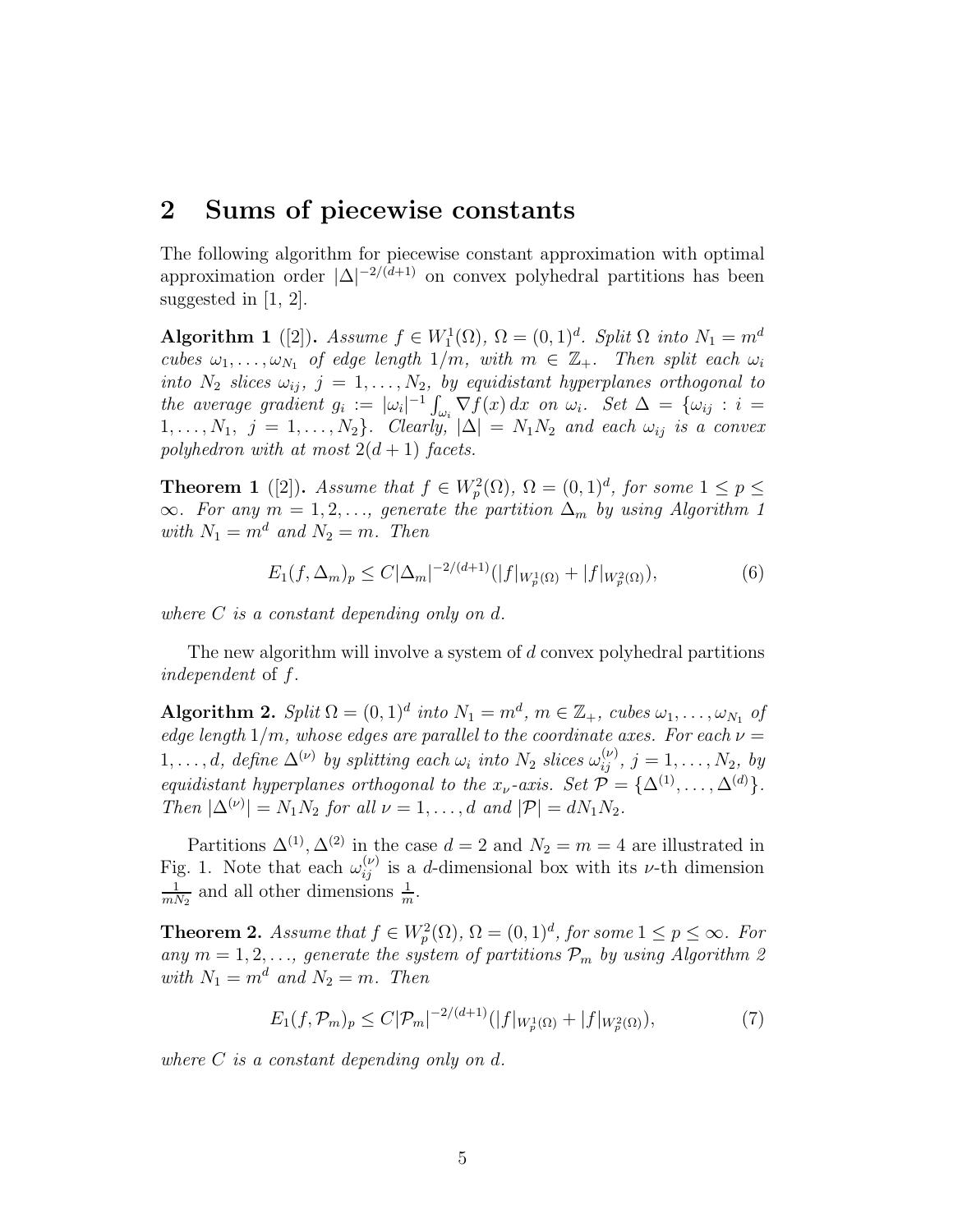

Figure 1: Partitions  $\Delta^{(1)}$ ,  $\Delta^{(2)}$  for piecewise constant approximation  $(d=2,$  $N_2 = m = 4$ .

*Proof.* For the sake of brevity we assume that  $p < \infty$ . The proof for  $p = \infty$  is the same except that at the appropriate places integrals have to be replaced by the  $L_{\infty}$ -norm.

We first introduce an auxiliary piecewise linear approximation of  $f$ . For each  $i = 1, \ldots, N_1$ , let

$$
\ell_i = c_i + \sum_{\nu=1}^d \ell_{i,\nu},
$$

where

$$
c_i = |\omega_i|^{-1} \int_{\omega_i} f(x) \, dx, \qquad \ell_{i,\nu}(x) = a_{i,\nu}(x_{\nu} - x_{i,\nu}),
$$

with

$$
a_{i,\nu} := |\omega_i|^{-1} \int_{\omega_i} D_{x_{\nu}} f(x) dx, \quad \nu = 1, \ldots, d,
$$

and  $(x_{i,1},\ldots,x_{i,d})$  denotes the barycenter of  $\omega_i$ . We set

$$
\ell := \sum_{i=1}^{N_1} \ell_i \chi_{\omega_i}.
$$

Since

$$
\int_{\omega_i} \ell_{i,\nu}(x) dx = 0, \quad \nu = 1, \dots, d,
$$

and diam $(\omega_i) \leq \frac{\sqrt{d}}{m}$  $\frac{\sqrt{d}}{m}$ , we deduce by the Poincaré inequality and (5),

$$
\left\| \left( f - \sum_{\nu=1}^d \ell_{i,\nu} \right) - c_i \right\|_{L_p(\omega_i)} \le \rho_d \operatorname{diam}(\omega_i) \left\| \nabla f - \sum_{\nu=1}^d \nabla \ell_{i,\nu} \right\|_{L_p(\omega_i)}
$$
  

$$
\le \frac{\sqrt{d} \rho_d}{m} \sum_{\nu=1}^d \| D_{x_{\nu}} f - a_{i,\nu} \|_{L_p(\omega_i)}.
$$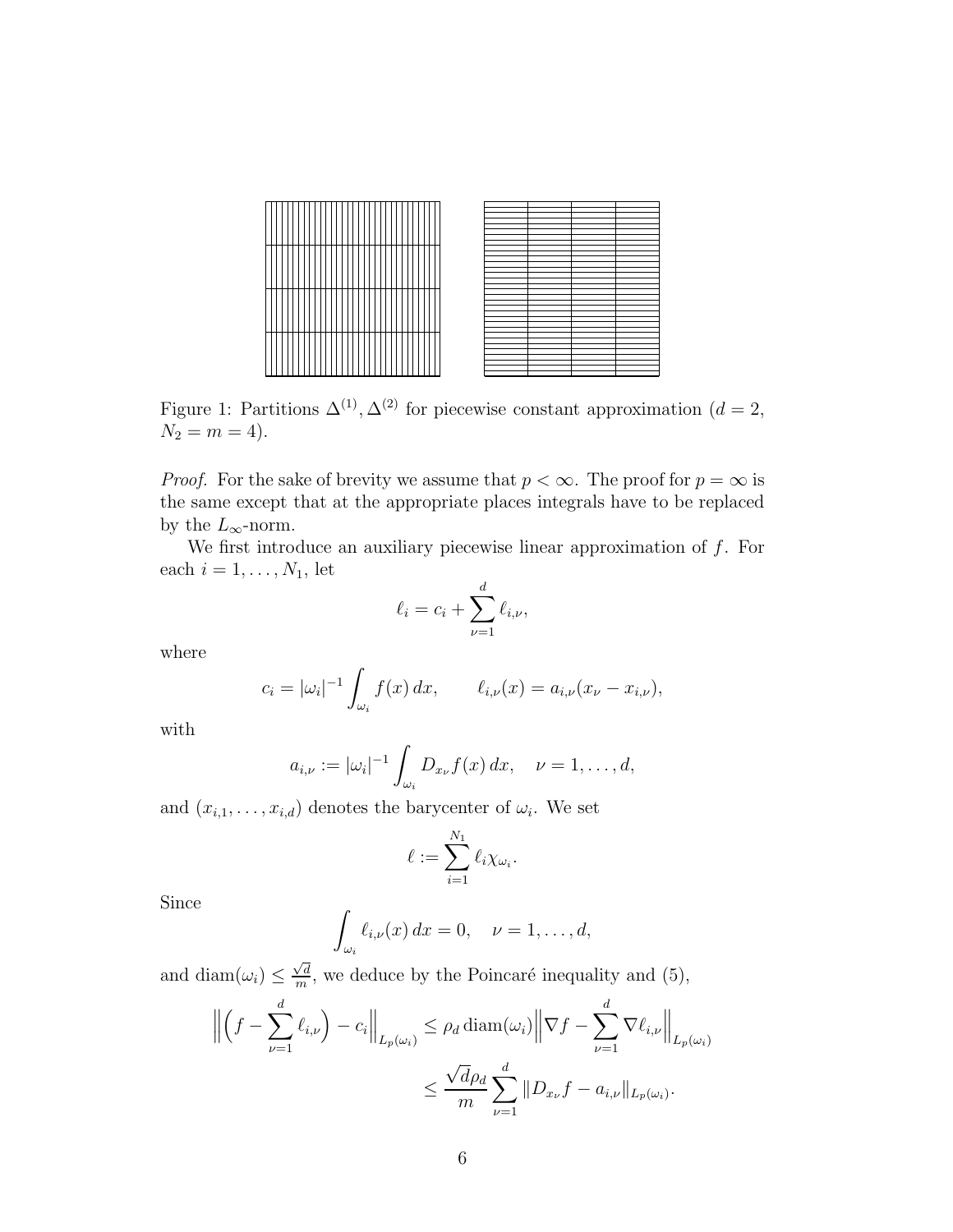The Poincaré inequality and (5) also imply

$$
||D_{x_{\nu}}f - a_{i,\nu}||_{L_p(\omega_i)} \le \rho_d \operatorname{diam}(\omega_i) ||\nabla(D_{x_{\nu}}f)||_{L_p(\omega_i)}
$$
  

$$
\le \frac{\sqrt{d}\rho_d}{m} \sum_{\mu=1}^d ||D_{x_{\mu}x_{\nu}}f||_{L_p(\omega_i)},
$$

where we set  $D_{x_\mu x_\nu} f := D_{x_\mu} D_{x_\nu} f$ . It follows that

$$
||f - \ell_i||_{L_p(\omega_i)} \le \frac{d\rho_d^2}{m^2} \sum_{\nu,\mu=1}^d ||D_{x_\mu x_\nu} f||_{L_p(\omega_i)} = \frac{2d\rho_d^2}{m^2} |f|_{W_p^2(\omega_i)}.
$$

Hence,

$$
||f - \ell||_p = \left(\sum_{i=1}^{N_1} ||f - \ell_i||_{L_p(\omega_i)}^p\right)^{\frac{1}{p}} \le \frac{2d\rho_d^2}{m^2} |f|_{W_p^2(\Omega)}.
$$
 (8)

For each  $i, \nu$ , let  $[x_j^0, x_j^1]$  be the projection of the *v*-th edge of  $\omega_{ij}^{(\nu)}$  on the  $x_{\nu}$ -axis,  $j = 1, ..., N_2$ . We now replace  $\ell_{i,\nu}$  by the piecewise constant function  $\overline{N_c}$ 

$$
s_{i,\nu} = \sum_{j=1}^{N_2} b_j a_{i,\nu} \chi_{\omega_{ij}^{(\nu)}},
$$

where  $b_j = x_j^0 - x_{i,\nu}, j = 1, ..., N_2$ . Since  $x_j^1 - x_j^0 = \frac{1}{m!}$  $\frac{1}{mN_2}$ , we obtain

$$
\begin{aligned} \|\ell_{i,\nu} - s_{i,\nu}\|_{L_p(\omega_i)}^p &= \sum_{j=1}^{N_2} \int_{\omega_{ij}^{(\nu)}} |a_{i,\nu}(x_\nu - x_{i,\nu} - b_j)|^p \, dx \\ &= \frac{|a_{i,\nu}|^p}{m^{d-1}} \sum_{j=1}^{N_2} \int_0^{\frac{1}{mN_2}} u^p \, du = \left(\frac{1}{mN_2}\right)^p \frac{|a_{i,\nu}|^p}{m^d(p+1)}. \end{aligned}
$$

Observe that

$$
\frac{|a_{i,\nu}|^p}{m^d} = |\omega_i| \left| \frac{1}{|\omega_i|} \int_{\omega_i} D_{x_{\nu}} f(x) \, dx \right|^p \le \int_{\omega_i} |D_{x_{\nu}} f(x)|^p \, dx.
$$

By setting

$$
s = \sum_{i=1}^{N_1} \left( c_i + \sum_{\nu=1}^d s_{i,\nu} \right) \chi_{\omega_i},
$$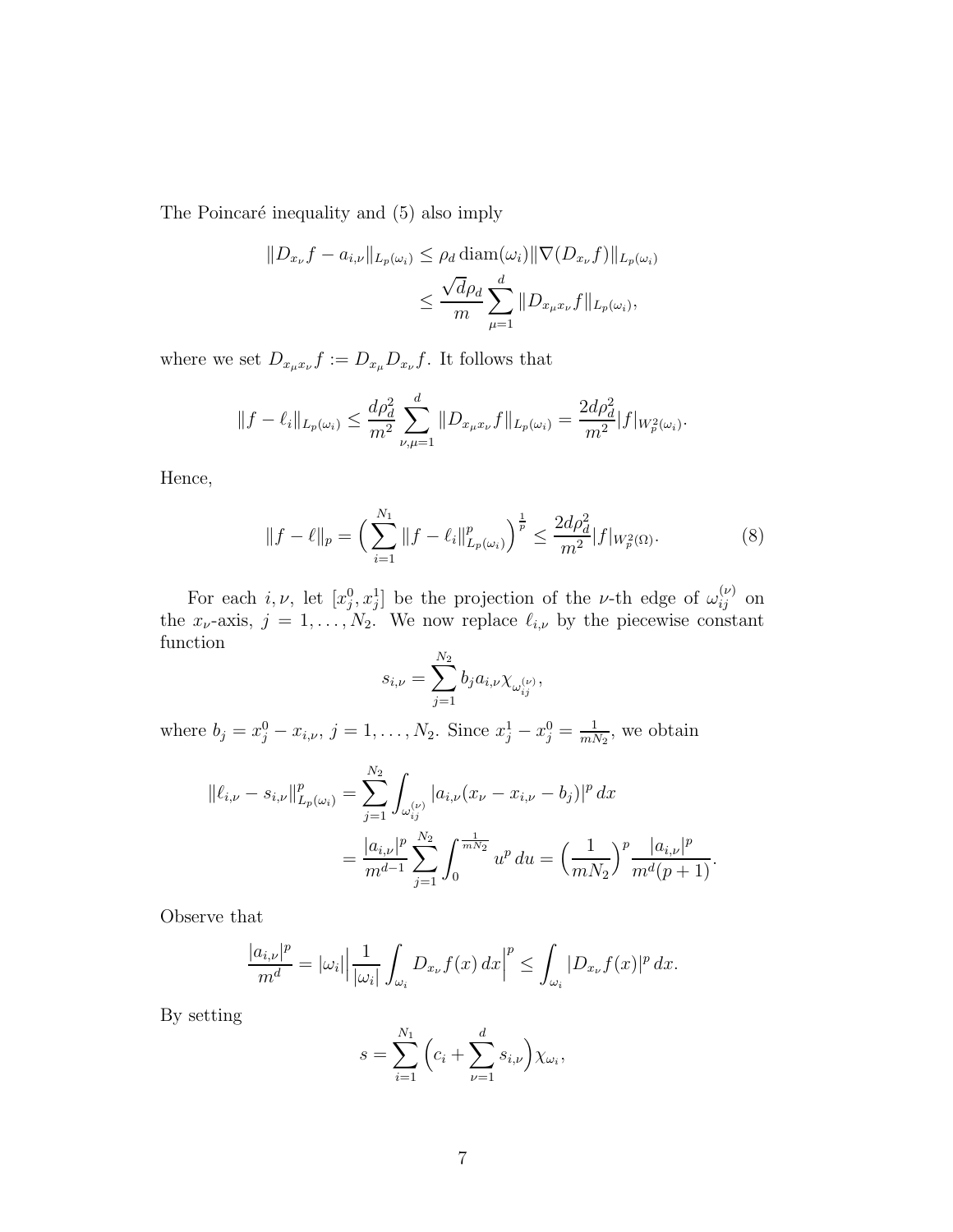we obtain a function  $s \in S_1(\mathcal{P}_m)$  satisfying

$$
\|\ell - s\|_{p} = \left(\sum_{i=1}^{N_{1}} \Big\|\sum_{\nu=1}^{d} (\ell_{i,\nu} - s_{i,\nu})\Big\|_{L_{p}(\omega_{i})}^{p}\right)^{\frac{1}{p}} \n\leq \left(\sum_{i=1}^{N_{1}} \Big(\sum_{\nu=1}^{d} \|\ell_{i,\nu} - s_{i,\nu}\|_{L_{p}(\omega_{i})}\Big)^{p}\right)^{\frac{1}{p}} \n\leq \sum_{\nu=1}^{d} \Big(\sum_{i=1}^{N_{1}} \|\ell_{i,\nu} - s_{i,\nu}\|_{L_{p}(\omega_{i})}^{p}\Big)^{\frac{1}{p}},
$$

by the triangle inequalities for both integral and discrete p-norm. In view of the estimates given above,

$$
\|\ell - s\|_{p} \le \frac{(p+1)^{-1/p}}{mN_2} \sum_{\nu=1}^{d} \Big( \sum_{i=1}^{N_1} \frac{|a_{i,\nu}|^p}{m^d} \Big)^{\frac{1}{p}} \n\le \frac{1}{mN_2} \sum_{\nu=1}^{d} \Big( \sum_{i=1}^{N_1} \int_{\omega_i} |D_{x_{\nu}} f(x)|^p dx \Big)^{\frac{1}{p}} \n= \frac{1}{mN_2} |f|_{W_p^1(\Omega)}.
$$
\n(9)

Since  $N_2 = m$  and  $m^{-2} = \left(\frac{|\mathcal{P}_m|}{d}\right)^{\frac{-2}{d+1}}$ , the bound (7) with constant  $C =$  $d^{\frac{2}{d+1}}\max\{2d\rho_d^2, 1\}$  is obtained by combining (8) and (9).  $\Box$ 

# 3 Sums of piecewise linear polynomials

In this section we approximate the function by using a sum of piecewise linear polynomials over several overlaying partitions of  $\Omega$ .

Algorithm 3. Assume  $f \in W_1^2(\Omega)$ ,  $\Omega = (0,1)^d$ . Split  $\Omega$  into  $N_1 = m^d$ ,  $m \in \mathbb{Z}_+$ , subcubes  $\omega_1, \ldots, \omega_{N_1}$  of edge length  $1/m$ , whose edges are parallel to the coordinate axes. For each  $i = 1, \ldots, N_1$ , let  $H_i$  be the average Hessian matrix of f over  $\omega_i$ ,

$$
H_i = \left[\frac{1}{2|\omega_i|} \int_{\omega_i} D_{x_{\nu}x_{\mu}} f(x) dx\right]_{\nu, \mu=1,\dots,d}
$$

.

and let  $\sigma_{i,\nu}$ ,  $\nu = 1, \ldots, d$ , be unit eigenvectors of  $H_i$ . For each  $\nu = 1, \ldots, d$ , define  $\Delta^{(\nu)}$  by splitting each  $\omega_i$  into  $N_2$  slices  $\omega_{ij}^{(\nu)}$ ,  $j = 1, \ldots, N_2$ , by equidistant hyperplanes orthogonal to the eigenvector  $\sigma_{i,\nu}$ . Set  $\mathcal{P} = {\{\Delta^{(1)}, \dots, \Delta^{(d)}\}}$ . Then  $|\Delta^{(\nu)}| = N_1 N_2$  for each  $\nu = 1, ..., d$  and  $|\mathcal{P}| = dN_1 N_2$ .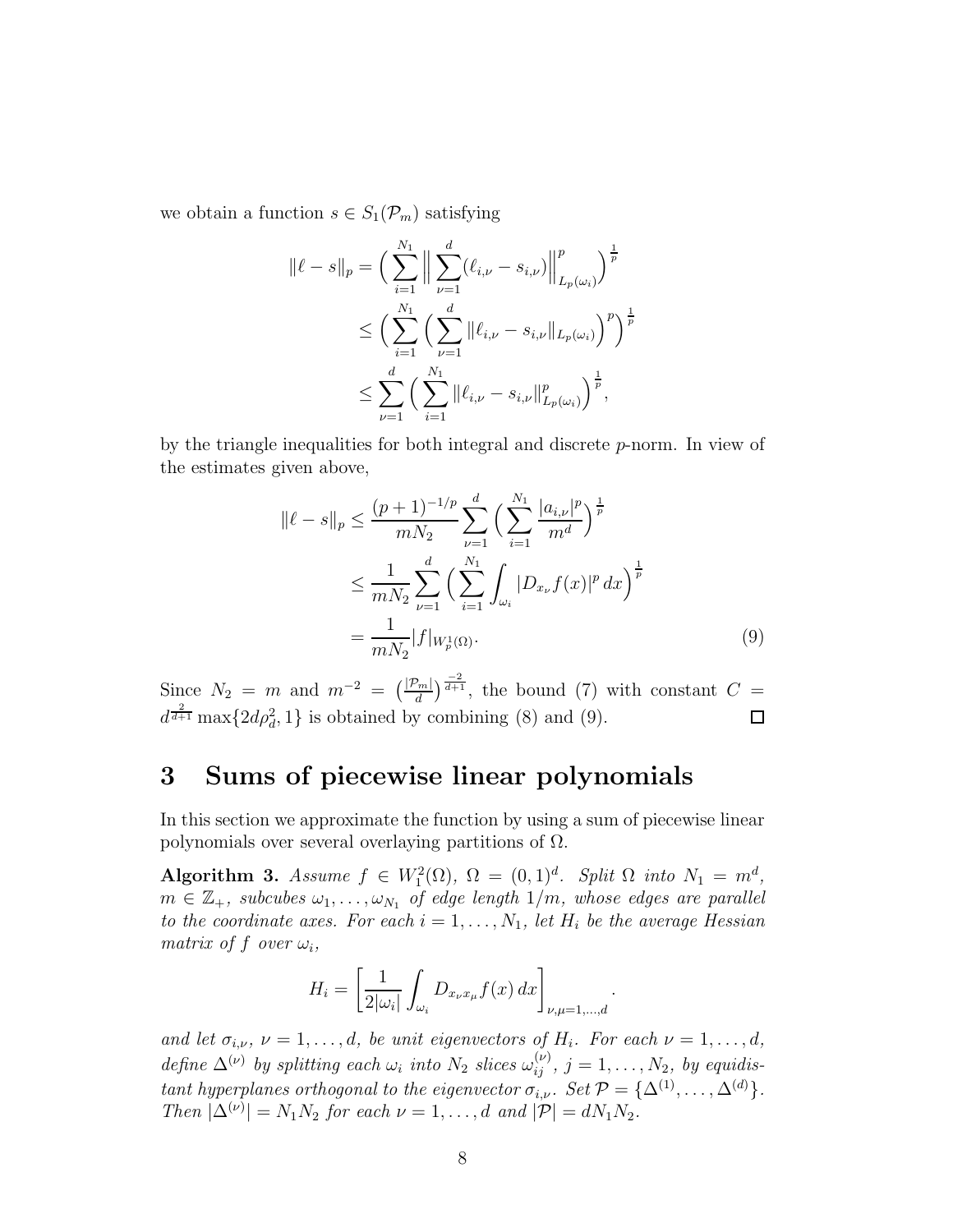

Figure 2: Partitions  $\Delta^{(1)}$  (left) and  $\Delta^{(2)}$  (right) obtained from Algorithm 3  $(d = 2 \text{ and } N_2 = m = 4).$ 

Partitions  $\Delta^{(1)}$ ,  $\Delta^{(2)}$  of Algorithm 3 in the case  $d=2$  and  $N_2=m=4$ are illustrated in Figure 2. The splitting directions on each subcube  $\omega_i$  are orthogonal to one of the eigenvectors of the average Hessian  $H_i$ .

**Theorem 3.** Let  $f \in W_p^3(\Omega)$ ,  $\Omega = (0, 1)^d$ , for some  $1 \leq p \leq \infty$ . For any  $m = 1, 2, \ldots,$  generate the system of partitions  $\mathcal{P}_m$  by using Algorithm 3 with  $N_1 = m^d$  and  $N_2 = \lceil m^{\frac{1}{2}} \rceil$ . Then there exists a sum of piecewise linear functions  $s_m \in S_2(\mathcal{P}_m)$  such that

$$
E_2(f, \mathcal{P}_m) \le ||f - s_m||_p \le C_1 |\mathcal{P}_m|^{-6/(2d+1)} (|f|_{W_p^2(\Omega)} + |f|_{W_p^3(\Omega)}), \tag{10}
$$

$$
|f - s_m|_{W_p^1(\Omega)} \le C_2 |\mathcal{P}_m|^{-3/(2d+1)} (|f|_{W_p^2(\Omega)} + |f|_{W_p^3(\Omega)}), \tag{11}
$$

where  $C_1, C_2$  are constants depending only on d.

*Proof.* As in the proof of Theorem 2 we assume that  $p < \infty$ . The modifications needed in the case  $p = \infty$  are obvious. Denote by  $\Delta$  the partition of  $\Omega$  into  $N_1$  cubes  $\omega_1, \ldots, \omega_{N_1}$  of edge length  $1/m$ . It follows from (3) that for each  $i = 1, \ldots, N_1$  there exists a quadratic polynomial  $q_i$  such that

$$
||f - q_i||_{L_p(\omega_i)} \le \rho_{d,3} \operatorname{diam}^3(\omega_i) |f|_{W_p^3(\omega_i)} \le \frac{d^{\frac{3}{2}} \rho_{d,3}}{m^3} |f|_{W_p^3(\omega_i)},\tag{12}
$$

 $\overline{3}$ 

$$
|f - q_i|_{W_p^1(\omega_i)} \le \rho_{d,3} \operatorname{diam}^2(\omega_i) |f|_{W_p^3(\omega_i)} \le \frac{d\rho_{d,3}}{m^2} |f|_{W_p^3(\omega_i)},\tag{13}
$$

$$
|f - q_i|_{W_p^2(\omega_i)} \le \rho_{d,3} \operatorname{diam}(\omega_i) |f|_{W_p^3(\omega_i)} \le \frac{d^{\frac{1}{2}} \rho_{d,3}}{m} |f|_{W_p^3(\omega_i)}.\tag{14}
$$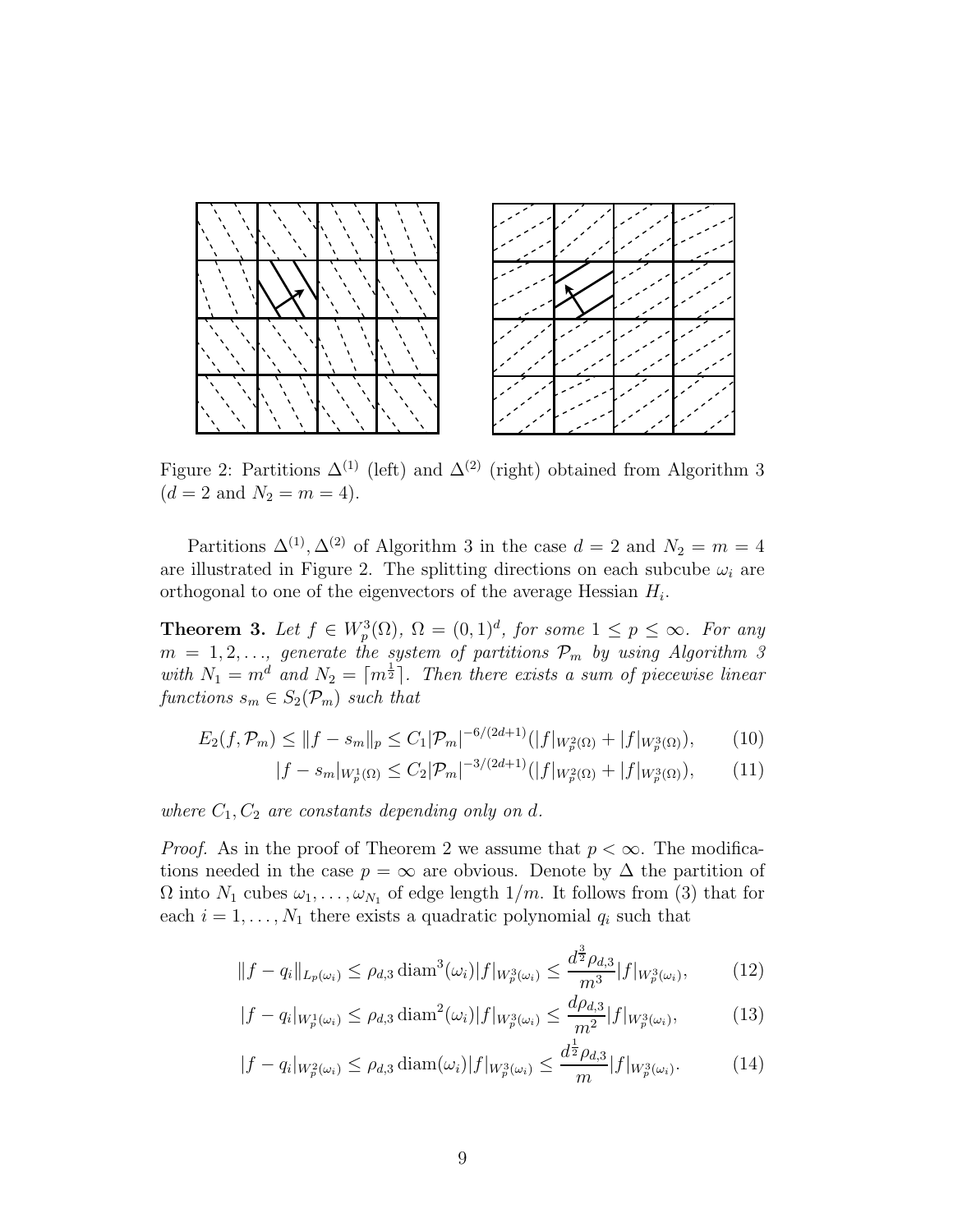We deduce from (12) that

$$
||f - \sum_{i=1}^{N_1} q_i \chi_{\omega_i}||_p \le \frac{d^{\frac{3}{2}} \rho_{d,3}}{m^3} |f|_{W_p^3(\Omega)}.
$$
 (15)

Let  $\tilde{q}_i(x) = x^T H_i x$  be the homogeneous quadratic polynomial whose Hessian matrix coincides with the average Hessian matrix  $H_i$  of f over  $\omega_i$ , that is,

$$
D_{x_{\nu}x_{\mu}}\tilde{q}_i=|\omega_i|^{-1}\int_{\omega_i}D_{x_{\nu}x_{\mu}}f(x)\,dx,\ \ \nu,\mu=1,\ldots,d.
$$

We can establish a relation between  $q_i$  and  $\tilde{q}_i$  as follows. By using the Poincaré inequality  $(4)$ , together with  $(14)$ , we obtain

$$
||D_{x_{\nu}x_{\mu}}(\tilde{q}_i - q_i)||_{L_p(\omega_i)} \le ||D_{x_{\nu}x_{\mu}}(\tilde{q}_i - f)||_{L_p(\omega_i)} + ||D_{x_{\nu}x_{\mu}}(f - q_i)||_{L_p(\omega_i)}
$$
  
\n
$$
\le \rho_d \operatorname{diam}(\omega_i) ||\nabla(D_{x_{\nu}x_{\mu}}f)||_{L_p(\omega_i)} + \rho_{d,3} \operatorname{diam}(\omega_i) ||f||_{W_p^3(\omega_i)}.
$$
 (16)

Let  $i \in \{1, \ldots, N_1\}$  be fixed, and let  $(x_{0,1}, \ldots, x_{0,d})$  denote the barycenter of  $\omega_i$ . Consider the linear polynomial  $\tilde{\ell}_i$  defined by

$$
\tilde{\ell}_i = \tilde{c}_i + \sum_{\nu=1}^d \tilde{\ell}_{i,\nu}, \qquad \tilde{\ell}_{i,\nu} := \tilde{a}_{i,\nu}(x_{\nu} - x_{0,\nu}), \qquad (17)
$$

where

$$
\tilde{a}_{i,\nu} = |\omega_i|^{-1} \int_{\omega_i} D_{x_{\nu}} (f - \tilde{q}_i)(x) dx, \quad \tilde{c}_i = |\omega_i|^{-1} \int_{\omega_i} (f - \tilde{q}_i)(x) dx. \tag{18}
$$

Observe that  $\int_{\omega_i} \tilde{\ell}_{i,\nu}(x) dx = 0$  for all  $\nu = 1, \ldots, d$ . Hence, by using (4), we obtain

$$
||f - \tilde{q}_i - \tilde{\ell}_i||_{L_p(\omega_i)} = ||(f - \tilde{q}_i - \sum_{\nu=1}^d \tilde{\ell}_{i,\nu}) - \tilde{c}_i||_{L_p(\omega_i)}
$$
  

$$
\leq \rho_d \operatorname{diam}(\omega_i) || \nabla (f - \tilde{q}_i - \sum_{\nu=1}^d \tilde{\ell}_{i,\nu}) ||_{L_p(\omega_i)}
$$
  

$$
\leq \rho_d \operatorname{diam}(\omega_i) ||f - \tilde{q}_i - \sum_{\nu=1}^d \tilde{\ell}_{i,\nu} ||_{W_p^1(\omega_i)}.
$$
 (19)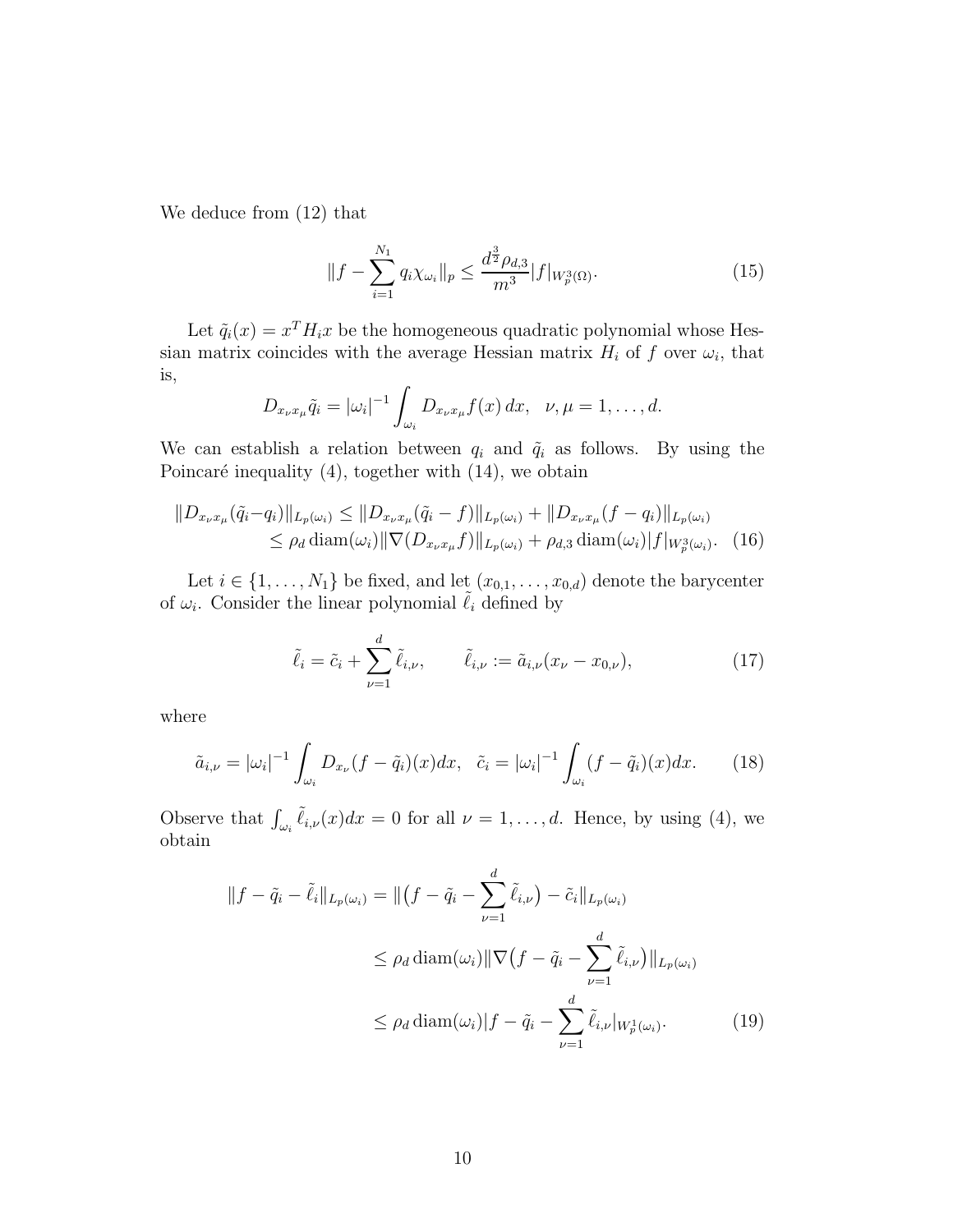We shall estimate the seminorm in the above inequality. To this end, observe that for each  $\nu = 1, \ldots, d$ , the Poincaré inequality and (18) yield

$$
||D_{x_{\nu}}(f - \tilde{q}_{i} - \sum_{\mu=1}^{d} \tilde{\ell}_{i,\mu})||_{L_{p}(\omega_{i})} = ||D_{x_{\nu}}(f - \tilde{q}_{i}) - \tilde{a}_{i,\nu}||_{L_{p}(\omega_{i})}
$$
  
\n
$$
\leq \rho_{d} \operatorname{diam}(\omega_{i}) || \nabla (D_{x_{\nu}}(f - \tilde{q}_{i})) ||_{L_{p}(\omega_{i})}
$$
  
\n
$$
\leq \rho_{d} \operatorname{diam}(\omega_{i}) || D_{x_{\nu}}(f - \tilde{q}_{i}) ||_{W_{p}^{1}(\omega_{i})}.
$$
 (20)

Now, for each  $\mu = 1, \ldots, d$ , by virtue of the definition of  $\tilde{q}_i$ , the Poincaré inequality implies that

$$
||D_{x_{\mu}x_{\nu}}(f-\tilde{q}_i)||_{L_p(\omega_i)} \leq \rho_d \operatorname{diam}(\omega_i) ||\nabla(D_{x_{\mu}x_{\nu}}f)||_{L_p(\omega_i)}.
$$
 (21)

Combining  $(19)$ ,  $(20)$  and  $(21)$  we obtain

$$
||f - \tilde{q}_i - \tilde{\ell}_i||_{L_p(\omega_i)} \le \rho_d^3 \operatorname{diam}(\omega_i)^3 |f|_{W_p^3(\omega_i)}.
$$
\n(22)

Using the above estimation, together with (12), yields

$$
||q_i - \tilde{q}_i - \tilde{\ell}_i||_{L_p(\omega_i)} \le ||q_i - f||_{L_p(\omega_i)} + ||f - \tilde{q}_i - \tilde{\ell}_i||_{L_p(\omega_i)}
$$
  

$$
\le \frac{d^{\frac{3}{2}}}{m^3} (\rho_{d,3} + \rho_d^3) |f|_{W_p^3(\omega_i)}.
$$
 (23)

Since  $\tilde{c}_i$  is a constant, we have

$$
|f - \tilde{q}_i - \tilde{\ell}_i|_{W_p^1(\omega_i)} = |f - \tilde{q}_i - \sum_{\nu=1}^d \tilde{\ell}_{i,\nu}|_{W_p^1(\omega_i)} \le \rho_d^2 \operatorname{diam}(\omega_i)^2 |f|_{W_p^3(\omega_i)},
$$

by virtue of (20) and (21). Combining this with (13) implies

$$
|q_i - \tilde{q}_i - \tilde{\ell}_i|_{W_p^1(\omega_i)} \le |q_i - f|_{W_p^1(\omega_i)} + |f - \tilde{q}_i - \tilde{\ell}_i|_{W_p^1(\omega_i)} \le \frac{d}{m^2} (\rho_{d,3} + \rho_d^2) |f|_{W_p^3(\omega_i)}.
$$
\n(24)

For each  $i = 1, ..., N_1$ , the Hessian matrix  $H_i$  can be diagonalized into  $H_i = U_i^T D_i U_i$  where  $U_i$  is an orthogonal matrix

$$
U_i = [\sigma_{i,1} \cdots \sigma_{i,d}]^T,
$$

and  $D_i$  is a diagonal matrix whose entries  $\lambda_{i,1}, \ldots, \lambda_{i,d}$  are the eigenvalues of  $H_i$ . Then

$$
\tilde{q}_i = \lambda_{i,1} \ell_1^2 + \cdots + \lambda_{i,d} \ell_d^2,
$$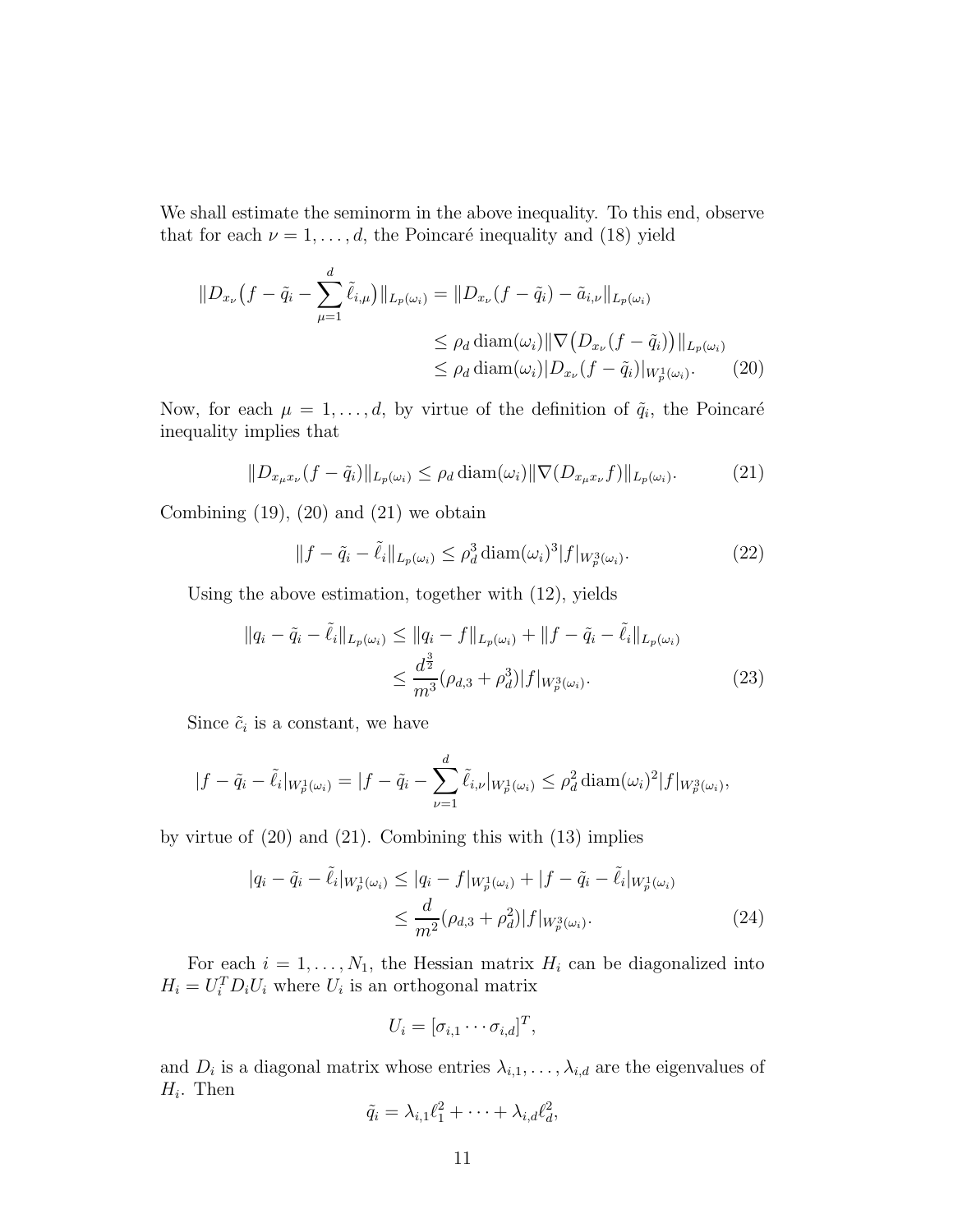where

$$
\ell_{\nu}(x) := \sigma_{i,\nu}^T x, \quad \nu = 1, \dots, d,
$$

are linear polynomials. We have

$$
|\lambda_{i,\nu}| \le ||H_i||_{\infty} = \frac{1}{2|\omega_i|} \max_{1 \le \gamma \le d} \sum_{\mu=1}^d \int_{\omega_i} |D_{x_{\gamma}x_{\mu}}f(x)| dx \le \frac{1}{2} |\omega_i|^{-1/p} |f|_{W_p^2(\omega_i)}.
$$

Since  $|\omega_i| = m^{-d}$ , it follows that

$$
|\lambda_{i,\nu}| \le \frac{m^{d/p}}{2} |f|_{W_p^2(\omega_i)}, \quad \nu = 1, \dots, d. \tag{25}
$$

Given i,  $\nu$  and j, the set  $\omega_{ij}^{(\nu)}$  is contained between two hyperplanes  $\ell_{\nu}(x)$  =  $c_j$  and  $\ell_{\nu}(x) = c_j + \frac{w_{i,\nu}}{m N_c}$  $\frac{w_{i,\nu}}{mN_2}$ , where  $w_{i,\nu}$  denotes the width of the unit cube in the direction  $\sigma_{i,\nu}$ . Clearly,  $1 \leq w_{i,\nu} \leq \sqrt{d}$ . We set

$$
\bar{s}_{i,\nu} := \sum_{j=1}^{N_2} \lambda_{i,\nu} c_j (2\ell_{\nu} - c_j) \chi_{\omega_{ij}^{(\nu)}},
$$
  

$$
\bar{s}_i := \tilde{\ell}_i + \sum_{\nu=1}^d \bar{s}_{i,\nu}.
$$

Then by using the orthogonal change of variables  $y = \phi_{U_i}(x) := U_i x$  we obtain in view of (25),

$$
\|\lambda_{i,\nu}\ell_{\nu}^{2} - \bar{s}_{i,\nu}\|_{L_{p}(\omega_{ij}^{(\nu)})}^{p} = \int_{\omega_{ij}^{(\nu)}} |\lambda_{i,\nu}(\ell_{\nu}(x) - c_{j})^{2}|^{p} dx = \int_{\phi_{U_{i}}(\omega_{ij}^{(\nu)})} |\lambda_{i,\nu}(y_{\nu} - c_{j})^{2}|^{p} dy
$$
  
\n
$$
\leq \left(\frac{\sqrt{d}}{m}\right)^{d-1} \int_{c_{j}}^{c_{j} + \frac{w_{i,\nu}}{mN_{2}}} |\lambda_{i,\nu}(y_{\nu} - c_{j})^{2}|^{p} dy_{\nu}
$$
  
\n
$$
\leq \frac{d^{d/2}}{(2p+1)m^{d}N_{2}} \left(\frac{d|\lambda_{i,\nu}|}{m^{2}N_{2}^{2}}\right)^{p}
$$
  
\n
$$
\leq \frac{d^{d/2}}{(2p+1)N_{2}} \left(\frac{d}{2m^{2}N_{2}^{2}}\right)^{p} |f|_{W_{p}^{2}(\omega_{i})}^{p}, \tag{26}
$$

which implies

$$
\|\lambda_{i,\nu}\ell_{\nu}^2 - \bar{s}_{i,\nu}\|_{L_p(\omega_i)}^p = \sum_{j=1}^{N_2} \|\lambda_{i,\nu}\ell_{\nu}^2 - \bar{s}_{i,\nu}\|_{L_p(\omega_{ij}^{(\nu)})}^p \le \frac{d^{d/2}}{2p+1} \Big(\frac{d}{2m^2N_2^2}\Big)^p |f|_{W_p^2(\omega_i)}^p.
$$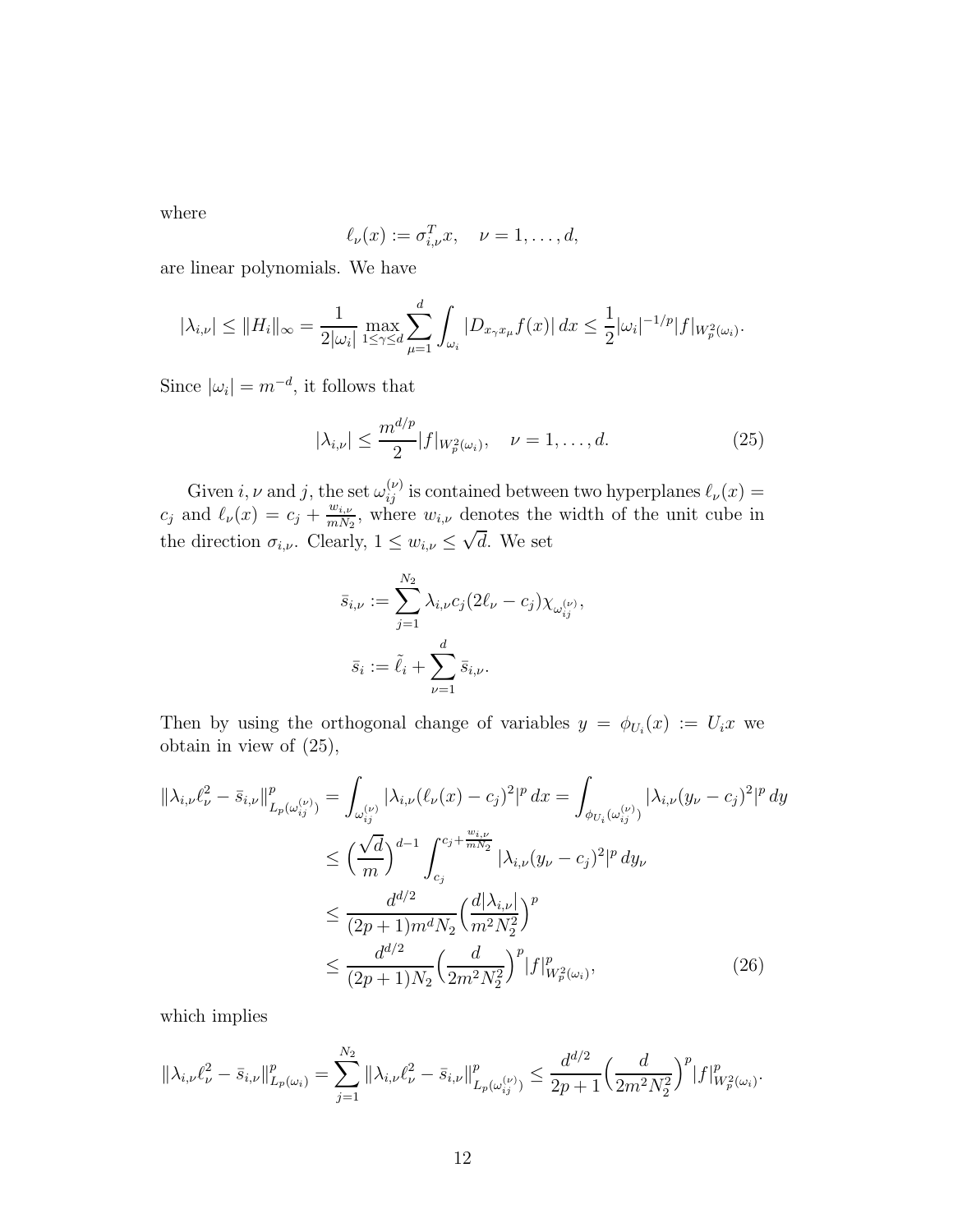Hence

$$
\|\tilde{q}_i + \tilde{\ell}_i - \bar{s}_i\|_{L_p(\omega_i)} = \Big\| \sum_{\nu=1}^d (\lambda_{i,\nu} \ell_{\nu}^2 - \bar{s}_{i,\nu}) \Big\|_{L_p(\omega_i)} \le \Big(\frac{d^{d/2}}{2p+1}\Big)^{\frac{1}{p}} \frac{d^2}{2m^2 N_2^2} |f|_{W_p^2(\omega_i)},
$$

from which it immediately follows that

$$
\|\sum_{i=1}^{N_1} (\tilde{q}_i + \tilde{\ell}_i - \bar{s}_i) \chi_{\omega_i}\|_p = \left(\sum_{i=1}^{N_1} \|\tilde{q}_i + \tilde{\ell}_i - \bar{s}_i\|_{L_p(\omega_i)}^p\right)^{\frac{1}{p}} \le \left(\frac{d^{d/2}}{2p+1}\right)^{\frac{1}{p}} \frac{d^2}{2m^2 N_2^2} |f|_{W_p^2(\Omega)}.
$$
 (27)

Consider

$$
s = \sum_{i=1}^{N_1} \bar{s}_i \chi_{\omega_i}.
$$

Then  $s \in S_2(\mathcal{P}_m)$ . Since  $m^{-3} \le (mN_2)^{-2} \le (\frac{|\mathcal{P}_m|}{d})^{-6/(2d+1)}$ , we now combine (15) with (23) and (27) to deduce that

$$
||f - s||_p \le ||f - \sum_{i=1}^{N_1} q_i \chi_{\omega_i}||_p + ||\sum_{i=1}^{N_1} (q_i - \tilde{q}_i - \tilde{\ell}_i) \chi_{\omega_i}||_p + ||\sum_{i=1}^{N_1} (\tilde{q}_i + \tilde{\ell}_i - \bar{s}_i) \chi_{\omega_i}||_p
$$
  

$$
\le C_1 |\mathcal{P}_m|^{-6/(2d+1)} \left( |f|_{W_p^3(\Omega)} + |f|_{W_p^2(\Omega)} \right),
$$

where  $C_1 = d^{\frac{6}{2d+1}} \Big( d^{\frac{3}{2}} (2\rho_{d,3} + \rho_d^3) + \Big(\frac{d^{d/2}}{2p+1}\Big)^{\frac{1}{p}} \frac{d^2}{2}$  $\frac{d^2}{2}$ , and thereby proving (10). For each  $i = 1, ..., N_1$  we observe that

$$
|f - \bar{s}_i|_{W_p^1(\omega_i)} \le 3^{1 - \frac{1}{p}} \Big( \sum_{\nu=1}^d \int_{\omega_i} (|D_{x_\mu}(f - q_i)(x)|^p + |D_{x_\mu}(q_i - \tilde{q}_i - \tilde{\ell}_i)(x)|^p + |D_{x_\mu}(\tilde{q}_i + \tilde{\ell}_i - \bar{s}_i)(x)|^p \Big) dx \Big)^{\frac{1}{p}}.
$$
 (28)

For any  $\mu, \nu = 1, \ldots, d$ , denoting by  $\sigma_{i,\nu}[\mu]$  the  $\mu$ -th coordinate of the eigenvector  $\sigma_{i,\nu}$ , with  $|\sigma_{i,\nu}[\mu]| \leq 1$ , we again use the orthogonal change of variables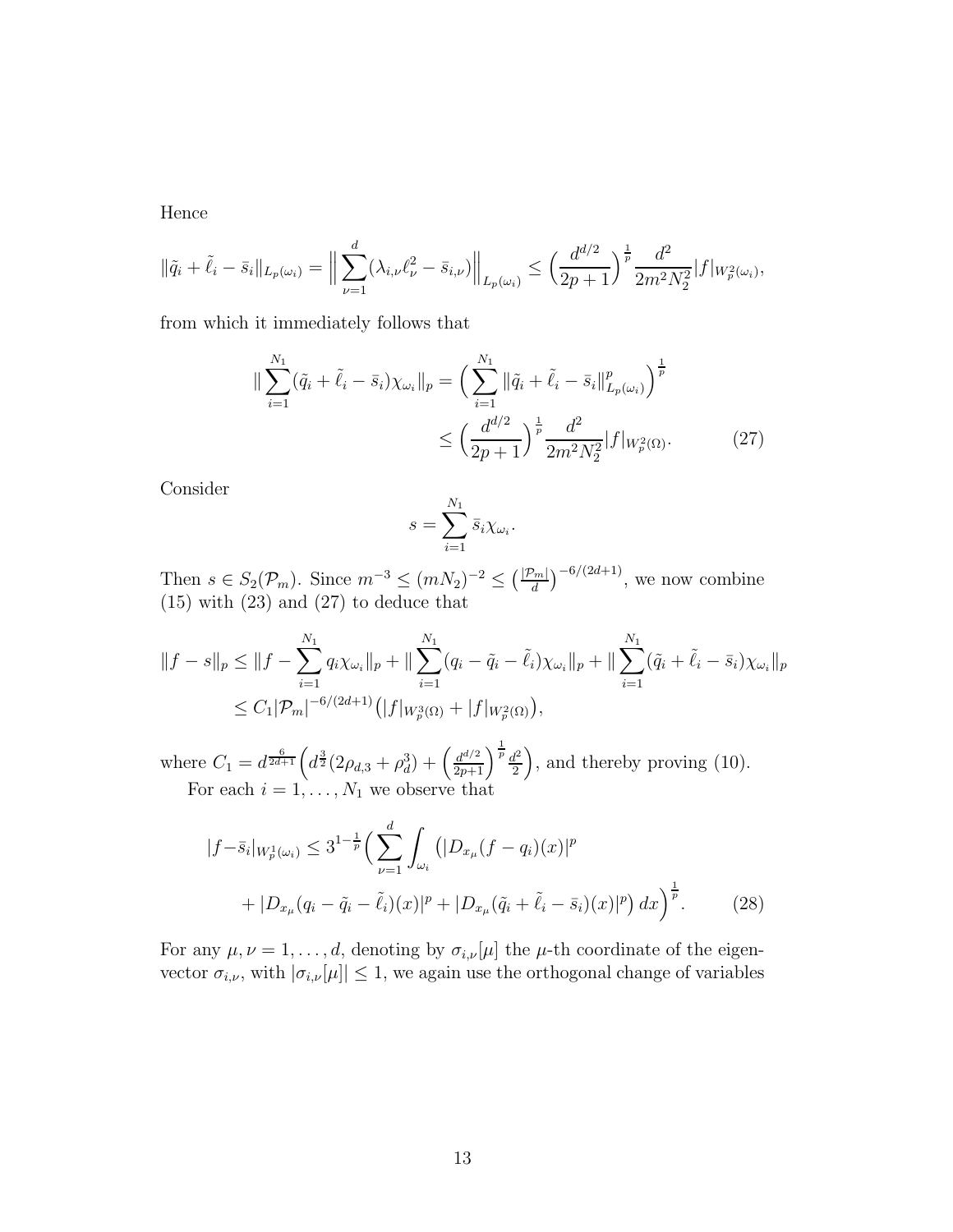$y = \phi_{U_i}(x)$  and (25) to show that

$$
\|D_{x_{\mu}}(\lambda_{i,\nu} \ell_{\nu}^{2} - \bar{s}_{i,\nu})\|_{L_{p}(\omega_{ij}^{(\nu)})}^{p} = \int_{\omega_{ij}^{(\nu)}} 2|\lambda_{i,\nu}\sigma_{i,\nu}[\mu](\ell_{\nu}(x) - c_{j})|^{p} dx
$$
  
\n
$$
\leq 2^{p} \int_{\phi_{U_{i}}(\omega_{ij}^{(\nu)})} |\lambda_{i,\nu}(y_{\nu} - c_{j})|^{p} dy
$$
  
\n
$$
\leq 2^{p} \left(\frac{\sqrt{d}}{m}\right)^{d-1} \int_{c_{j}}^{c_{j} + \frac{w_{i,\nu}}{mN_{2}}} |\lambda_{i,\nu}(y_{\nu} - c_{j})|^{p} dy
$$
  
\n
$$
\leq \frac{2^{p} d^{d/2}}{(p+1)m^{d}N_{2}} \left(\frac{\sqrt{d}|\lambda_{i,\nu}|}{mN_{2}}\right)^{p}
$$
  
\n
$$
\leq \frac{d^{d/2}}{(p+1)N_{2}} \left(\frac{\sqrt{d}}{mN_{2}}\right)^{p} |f|_{W_{p}^{2}(\omega_{i})}^{p}, \tag{29}
$$

which implies

$$
||D_{x_{\mu}}(\lambda_{i,\nu}\ell_{\nu}^{2} - \bar{s}_{i,\nu})||_{L_{p}(\omega_{i})}^{p} = \sum_{j=1}^{N_{2}} ||D_{x_{\mu}}(\lambda_{i,\nu}\ell_{\nu}^{2} - \bar{s}_{i,\nu})||_{L_{p}(\omega_{ij}^{(\nu)})}^{p}
$$
  

$$
\leq \frac{d^{d/2}}{p+1} \Big(\frac{\sqrt{d}}{mN_{2}}\Big)^{p} |f|_{W_{p}^{2}(\omega_{i})}^{p}.
$$

Hence, for each  $\mu=1,\ldots,d,$  we have

$$
||D_{x_{\mu}}(\tilde{q}_{i} + \tilde{\ell}_{i} - \bar{s}_{i})||_{L_{p}(\omega_{i})}^{p} = \Big\| \sum_{\nu=1}^{d} D_{x_{\mu}}(\lambda_{i,\nu} \ell_{\nu}^{2} - \bar{s}_{i,\nu}) \Big\|_{L_{p}(\omega_{i})}^{p}
$$

$$
\leq \frac{d^{d/2}}{p+1} \Big(\frac{d^{3/2}}{mN_{2}}\Big)^{p} |f|_{W_{p}^{2}(\omega_{i})}^{p}.
$$
(30)

Combining  $(13)$ ,  $(24)$  and  $(30)$  shows that

$$
|f - \bar{s}_i|_{W_p^1(\omega_i)}^p \le 3^{p-1} \left( \left( \frac{d\rho_{d,3}}{m^2} \right)^p |f|_{W_p^3(\omega_i)}^p + d^p \left( \frac{\rho_{d,3} + \rho_d^2}{m^2} \right)^p |f|_{W_p^3(\omega_i)}^p + \frac{d^{d/2}}{p+1} \left( \frac{d^{5/2}}{mN_2} \right)^p |f|_{W_p^2(\omega_i)}^p \right),
$$

where, since  $m^{-2} \le (mN_2)^{-1} \le (\frac{|\mathcal{P}_m|}{d})^{-3/(2d+1)},$ 

$$
|f - s|_{W_p^1(\Omega)} \le C_2 |\mathcal{P}_m|^{-3/(2d+1)} \left( |f|_{W_p^3(\Omega)} + |f|_{W_p^2(\Omega)} \right),
$$

with  $C_2 = 3d^{\frac{3}{2d+1}}\Big(d\rho_{d,3} + d(\rho_{d,3} + \rho_d^2) + \left(\frac{d^{d/2}}{p+1}\right)^{\frac{1}{p}}d^{\frac{3}{2}}\Big)$ , and (11) is proved.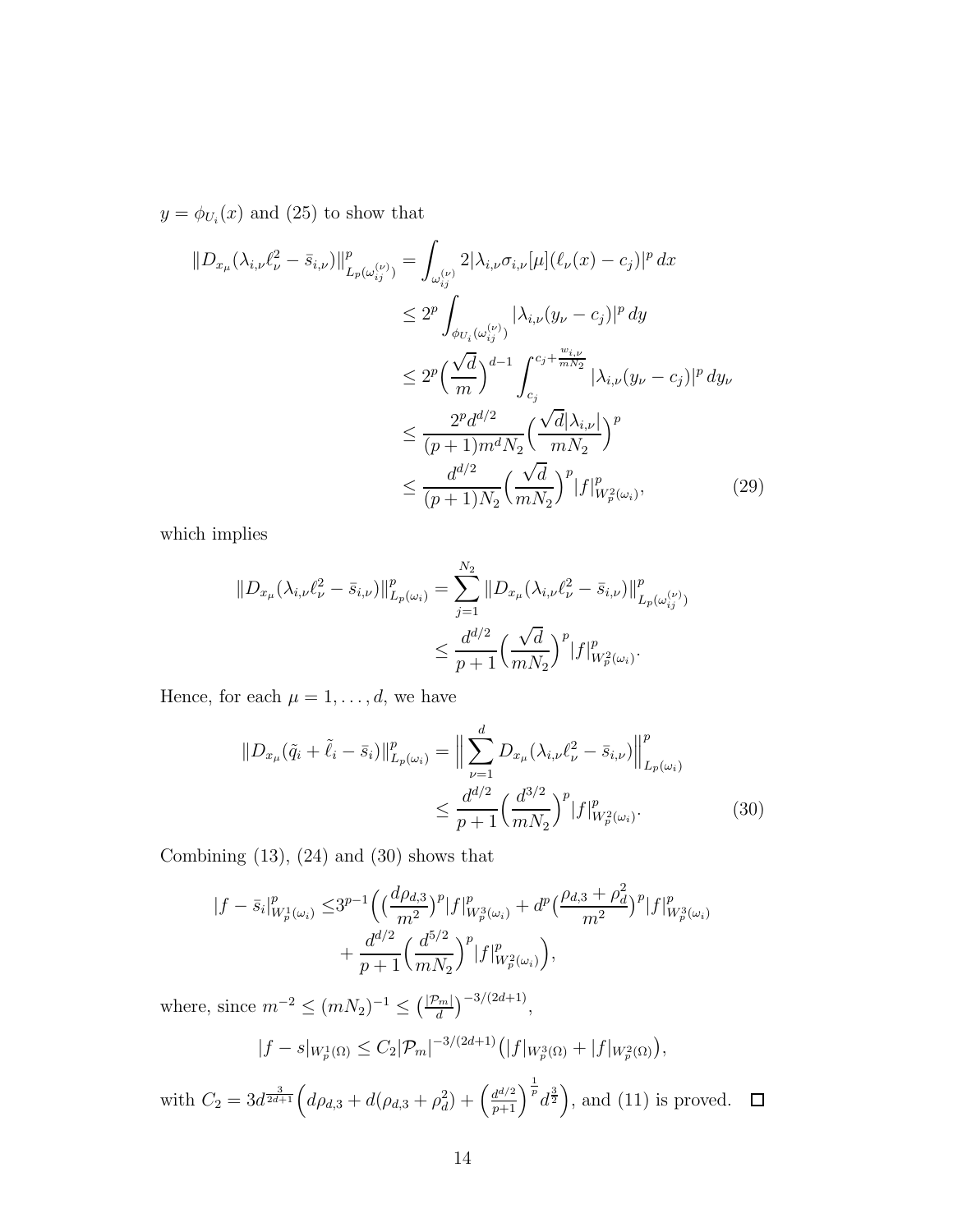# 4 Sums of piecewise linear polynomials with fixed directions

In the previous section, the splitting directions in Algorithm 3 depend on the eigenvectors of the average Hessian matrices of  $f$ . In this section, we present another method where the splitting directions are independent of the function.

Lemma 2. Any homogeneous quadratic polynomial q can be represented as a linear combination of  $\binom{d+1}{2}$  $\binom{+1}{2}$  quadratic ridge functions

$$
q = \sum_{\nu=1}^{d} a_{\nu} x_{\nu}^{2} + \sum_{\nu=1}^{d-1} \sum_{\mu=\nu+1}^{d} b_{\nu\mu} (x_{\nu} + x_{\mu})^{2},
$$
\n(31)

where

$$
a_{\nu} = \frac{1}{2} D_{x_{\nu}x_{\nu}} q - \frac{1}{2} \sum_{\mu \neq \nu} D_{x_{\nu}x_{\mu}} q, \quad b_{\nu\mu} = \frac{1}{2} D_{x_{\nu}x_{\mu}} q.
$$
 (32)

Proof. To prove the first statement we just need to find this representation for all quadratic monomials. For  $q = x_{\nu}^2$ , we simply take  $a_{\nu} = 1$  and set all other coefficients to zero. Moreover,

$$
2x_{\nu}x_{\mu} = (x_{\nu} + x_{\mu})^2 - x_{\nu}^2 - x_{\mu}^2,
$$

so that for  $q = x_{\nu} x_{\mu}$  with  $\nu \neq \mu$  we can use  $b_{\nu\mu} = \frac{1}{2}$  $\frac{1}{2}$ ,  $a_{\nu} = a_{\mu} = -\frac{1}{2}$  $\frac{1}{2}$ . The formulas (32) follow by a simple computation.  $\Box$ 

In the algorithm below, in contrast to Algorithm 3, the splitting directions of the macro-cells  $\omega_i$  are independent of f.

Algorithm 4. Split  $\Omega = (0,1)^d$  into  $N_1 = m^d$ ,  $m \in \mathbb{Z}_+$ , cubes  $\omega_1, \ldots, \omega_{N_1}$ of edge length  $1/m$ , whose edges are parallel to coordinate axes. For each  $\nu=1,\ldots,d,$  define  $\Delta^{(\nu)}$  by splitting each  $\omega_i$  into  $N_2$  slices  $\omega_{ij}^{(\nu)}$   $j=1,\ldots,N_2,$ by equidistant hyperplanes orthogonal to the  $x_{\nu}$ -axis. For each pair  $\{\nu,\mu\}\subset$  $\{1,\ldots,d\},\ \nu \neq \mu,\ \text{define } \Delta^{(\nu,\mu)}\ \text{by splitting each }\omega_i\ \text{into}\ N_2\ \text{ slices }\omega_{ij}^{(\nu,\mu)},$  $j = 1, \ldots, N_2$ , by equidistant hyperplanes parallel to the subspace defined by  $x_{\nu} + x_{\mu} = 0$ . Set  $\mathcal{P} = {\{\Delta^{(1)}, \ldots, \Delta^{(d)}, \Delta^{(1,2)}, \ldots, \Delta^{(1,d)}, \ldots, \Delta^{(d-1,d)}\}}$ . Then  $|\Delta^{(\nu)}| = |\Delta^{(\nu,\mu)}| = N_1 N_2$  for all  $\nu, \mu = 1, ..., d$  and  $|\mathcal{P}| = \binom{d+1}{2}$  $_{2}^{+1})N_{1}N_{2}.$ 

Partitions  $\Delta^{(1)}, \Delta^{(2)}$  and  $\Delta^{(1,2)}$  in the case  $d = 2$  and  $N_2 = m = 4$  are illustrated in Figure 3.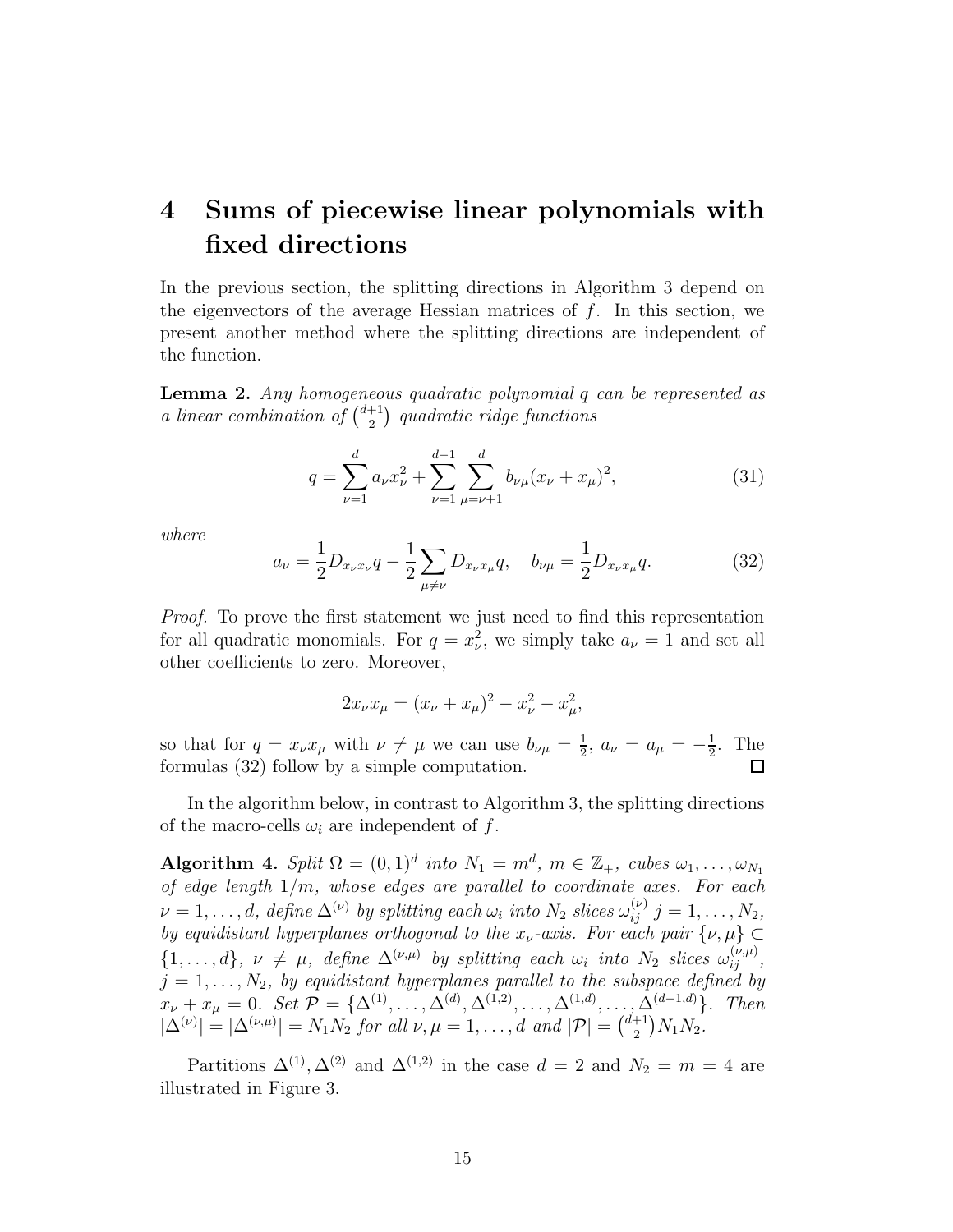

Figure 3: Partitions  $\Delta^{(1)}$ ,  $\Delta^{(2)}$  and  $\Delta^{(1,2)}$  obtained from Algorithm 4 ( $d=2$ and  $N_2 = m = 4$ .

**Theorem 4.** Let  $f \in W_p^3(\Omega)$ ,  $\Omega = (0, 1)^d$ , for some  $1 \le p \le \infty$ . For any  $m = 1, 2, \ldots$ , generate the system of partitions  $\mathcal{P}_m$  by using Algorithm 4 with  $N_1 = m^d$  and  $N_2 = \lceil m^{\frac{1}{2}} \rceil$ . Then there exists a sum of piecewise linear functions  $s_m \in S_2(\mathcal{P}_m)$  such that

$$
E_2(f, \mathcal{P}_m) \le ||f - s_m||_p \le C_1 |\mathcal{P}_m|^{-6/(2d+1)} (|f|_{W_p^2(\Omega)} + |f|_{W_p^3(\Omega)}), \tag{33}
$$

$$
|f - s_m|_{W_p^1(\Omega)} \le C_2 |\mathcal{P}_m|^{-3/(2d+1)} (|f|_{W_p^2(\Omega)} + |f|_{W_p^3(\Omega)}), \tag{34}
$$

where  $C_1, C_2$  are constants depending only on d.

Proof. As before we only consider the somewhat more difficult case when  $p < \infty$  and leave the modifications needed for  $p = \infty$  to the reader. Denote by  $\Delta_m$  the partition of  $\Omega$  into  $N_1$  cubes  $\omega_1, \ldots, \omega_{N_1}$  of edge length  $1/m$ . For each  $i = 1, \ldots, N_1$ , from (3) that there exists a quadratic polynomial  $q_i$  such that

$$
||f - q_i||_{L_p(\omega_i)} \le \rho_{d,3} \operatorname{diam}(\omega_i)^3 |f|_{W_p^3(\omega_i)} \le \frac{d^{\frac{3}{2}} \rho_{d,3}}{m^3} |f|_{W_p^3(\omega_i)},\tag{35}
$$

$$
|f - q_i|_{W_p^1(\omega_i)} \le \rho_{d,3} \operatorname{diam}(\omega_i)^2 |f|_{W_p^3(\omega_i)} \le \frac{d\rho_{d,3}}{m^2} |f|_{W_p^3(\omega_i)},\tag{36}
$$

$$
|f - q_i|_{W_p^2(\omega_i)} \le \rho_{d,3} \operatorname{diam}(\omega_i) |f|_{W_p^3(\omega_i)} \le \frac{\sqrt{d}\rho_{d,3}}{m} |f|_{W_p^3(\omega_i)}.\tag{37}
$$

By using (31) and the notation therein, let  $q_i = q_i^{(1)} + q_i^{(2)}$  where

$$
q_i^{(1)} = \sum_{\nu=1}^d a_\nu x_\nu^2
$$
, and  $q_i^{(2)} = \sum_{\nu=1}^d \sum_{\mu=\nu+1}^d b_{\nu\mu} (x_\nu + x_\mu)^2$ .

For fixed  $\nu = 1, \ldots, d$  and  $j = 1, \ldots, N_2$ , there exists  $c_j$  such that the  $\nu$ th side of  $\omega_{ij}^{(\nu)}$  is given by  $[c_i, c_i + \frac{1}{mN}]$  $\frac{1}{mN_2}$ . Considering the linear polynomial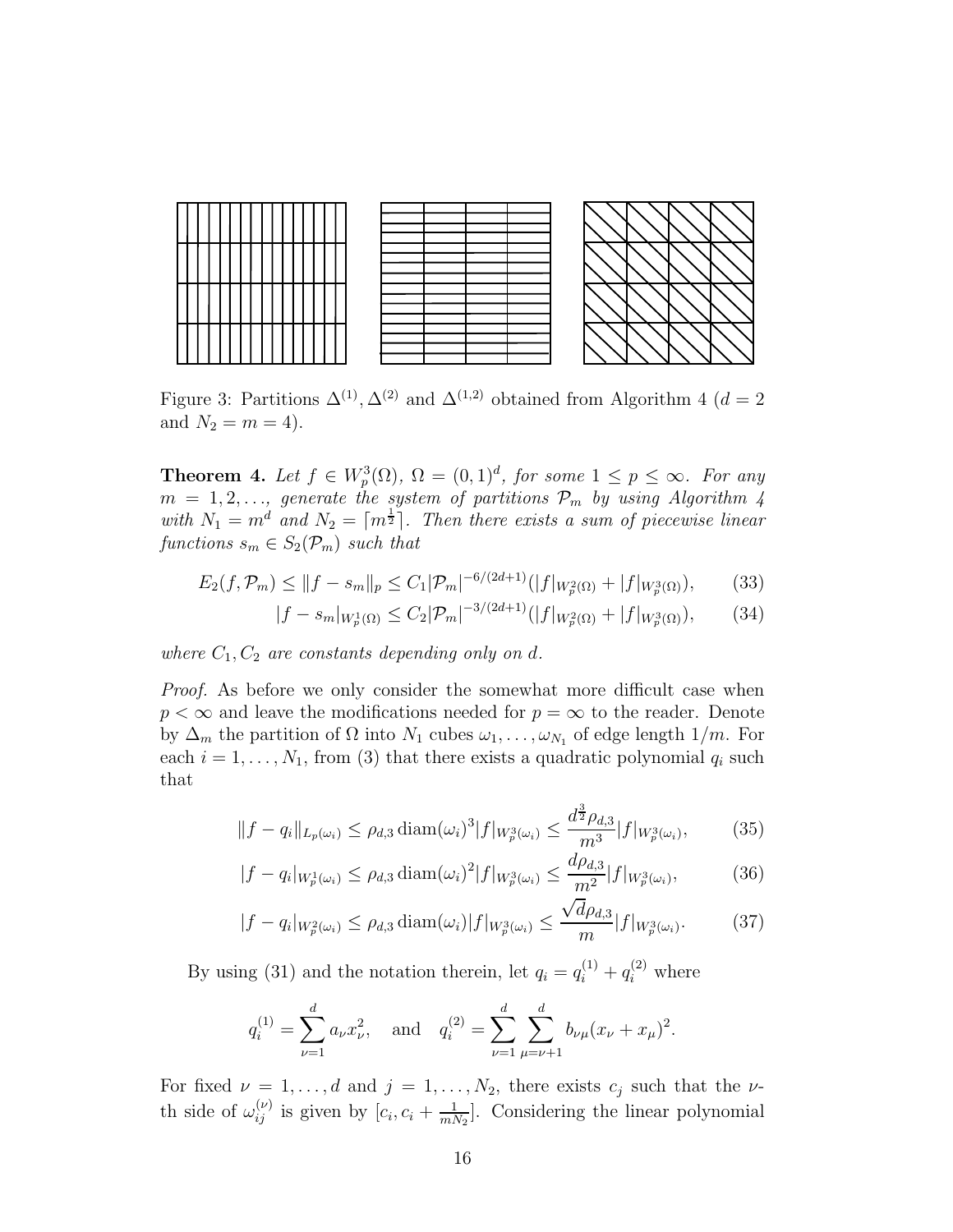$$
s_i^{(1)} = \sum_{j=1}^{N_2} \sum_{\nu=1}^d (2a_{\nu}c_jx_{\nu} - a_{\nu}c_j^2) \chi_{\omega_{ij}^{(\nu)}}, \text{ clearly}
$$
  
\n
$$
||q_i^{(1)} - s_i^{(1)}||_{L_p(\omega_i)}^p \le d^{p-1} \sum_{j=1}^{N_2} \sum_{\nu=1}^d \int_{\omega_{ij}^{(\nu)}} |a_{\nu}|^p |x_{\nu} - c_j|^{2p} dx
$$
  
\n
$$
= d^{p-1} \sum_{j=1}^{N_2} \sum_{\nu=1}^d \frac{1}{m^{d-1}} \int_{c_j}^{c_j + \frac{1}{mN_2}} |a_{\nu}|^p |x_{\nu} - c_j|^{2p} dx_{\nu}
$$
  
\n
$$
= d^{p-1} \sum_{j=1}^{N_2} \sum_{\nu=1}^d \frac{1}{m^{d-1}} \int_0^{\frac{1}{mN_2}} |a_{\nu}|^p |x_{\nu}|^{2p} dx_{\nu}
$$
  
\n
$$
= d^{p-1} \sum_{\nu=1}^d \frac{|a_{\nu}|^p}{(2p+1)m^d} \Big(\frac{1}{mN_2}\Big)^{2p}.
$$
 (38)

By using the inequality between the arithmetic and the  $p$ -power means, together with (37), for each  $i = 1, \ldots, N_1$ , we have

$$
\sum_{\nu=1}^{d} \frac{|a_{\nu}|^{p}}{m^{d}} = \sum_{\nu=1}^{d} \int_{\omega_{i}} \left| \frac{1}{2} D_{x_{\nu}x_{\nu}} q_{i}(x) - \frac{1}{2} \sum_{\mu \neq \nu} D_{x_{\nu}x_{\mu}} q_{i}(x) \right|^{p} dx
$$
\n
$$
\leq 2^{p-2} \sum_{\nu=1}^{d} \int_{\omega_{i}} \left( \left| D_{x_{\nu}x_{\nu}} (q_{i} - f)(x) \right|^{p} + \left| \sum_{\mu \neq \nu} D_{x_{\nu}x_{\mu}} (q_{i} - f)(x) \right|^{p} \right) dx
$$
\n
$$
+ 2^{p} |f|_{W_{p}^{2}(\omega_{i})}^{p}
$$
\n
$$
\leq 2^{p} d^{p-1} \left( \frac{\sqrt{d} \rho_{d,3}}{m} \right)^{p} |f|_{W_{p}^{3}(\omega_{i})}^{p} + 2^{p} |f|_{W_{p}^{2}(\omega_{i})}^{p}, \tag{39}
$$

and (38) becomes

$$
\|q_i^{(1)} - s_i^{(1)}\|_{L_p(\omega_i)}^p \le \left(\frac{2d}{m^2 N_2^2}\right)^p \left(d^{p-1} \left(\frac{\sqrt{d}\rho_{d,3}}{m}\right)^p |f|_{W_p^3(\omega_i)}^p + |f|_{W_p^2(\omega_i)}^p\right). \tag{40}
$$

Given  $\nu = 1, \ldots, d$  and  $\mu = \nu + 1, \ldots, d$ , there exists  $b_j$  such that the  $\nu$ -th side of  $\omega_{ij}^{(\nu,\mu)}$  lies between the hyperplanes  $x_{\nu} + x_{\mu} = b_j$  and  $x_{\nu} + x_{\mu} = b_j + w$ where  $0 < w \leq \frac{\sqrt{d}}{mN}$  $\frac{\sqrt{d}}{mN_2}$ . Consider the linear polynomial

$$
s_i^{(2)} = \sum_{j=1}^{N_2} \sum_{\nu=1}^d \sum_{\mu=\nu+1}^d 2b_j b_{\nu\mu} (x_\nu + x_\mu - b_j) \chi_{\omega_{ij}^{(\nu,\mu)}}.
$$

By using the change of variable  $X = x_{\nu} + x_{\mu}$  and  $Y = x_{\nu} - x_{\mu}$ , where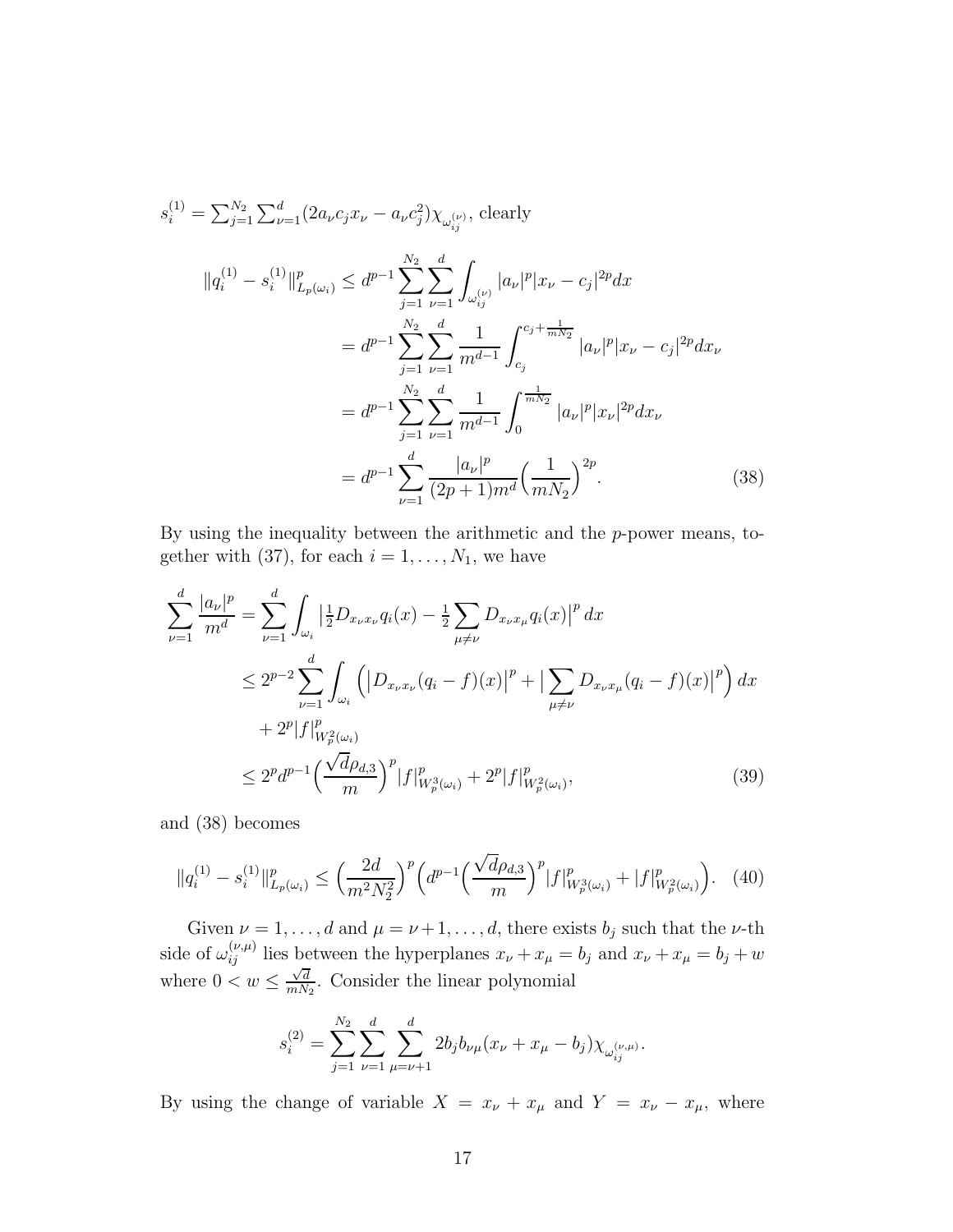$b_j \leq X \leq b_j + w$  and the range of Y is at most  $\frac{\sqrt{d}}{m}$  $\frac{\sqrt{d}}{m}$ , we have

$$
||q_{i}^{(2)} - s_{i}^{(2)}||_{L_{p}(\omega_{i})}^{p} \leq d^{2p-2} \sum_{j=1}^{N_{2}} \sum_{\nu=1}^{d} \sum_{\mu=\nu+1}^{d} \int_{\omega_{ij}^{(\nu,\mu)}} |b_{\nu\mu}|^{p} |x_{\nu} + x_{\mu} - b_{j}|^{2p} dx
$$
  
\n
$$
\leq d^{2p-2} \sum_{j=1}^{N_{2}} \sum_{\nu=1}^{d} \sum_{\mu=\nu+1}^{d} \frac{|b_{\nu\mu}|^{p}}{m^{d-2}} \left(\frac{\sqrt{d}}{m} \int_{b_{j}}^{b_{j}+w} |X - 2b_{j}|^{2p} dX\right)
$$
  
\n
$$
\leq d^{2p-2} \sum_{j=1}^{N_{2}} \sum_{\nu=1}^{d} \sum_{\mu=\nu+1}^{d} \frac{\sqrt{d} |b_{\nu\mu}|^{p}}{m^{d-1}} \frac{1}{2p+1} \left(\frac{\sqrt{d}}{m N_{2}}\right)^{2p+1}.
$$
 (41)

By using the inequality between the arithmetic and the  $p$ -power means and (37), for each  $i = 1, \ldots, N_1$ , we find that

$$
\sum_{\nu=1}^{d} \sum_{\mu=1}^{d} \frac{|b_{\nu\mu}|^{p}}{m^{d}} = \sum_{\nu=1}^{d} \sum_{\mu=1}^{d} \int_{\omega_{i}} |\frac{1}{2}D_{x_{\nu}x_{\mu}}q_{i}(x)|^{p} dx
$$
\n
$$
\leq 2^{p-1} \sum_{\nu=1}^{d} \sum_{\mu=1}^{d} \int_{\omega_{i}} |\frac{1}{2}D_{x_{\nu}x_{\mu}}(q_{i} - f)|^{p} dx + \frac{1}{2}|f|^{p}_{W_{p}^{2}(\omega_{i})}
$$
\n
$$
\leq \frac{1}{2} \Big(\frac{\sqrt{d}\rho_{d,3}}{m}\Big)^{p} |f|^{p}_{W_{p}^{3}(\omega_{i})} + \frac{1}{2}|f|^{p}_{W_{p}^{2}(\omega_{i})}. \tag{42}
$$

Combining (42) and (41) yields

$$
||q_i^{(2)} - s_i^{(2)}||^p_{L_p(\omega_i)} \le d^{3p-2} \left(\frac{1}{m^2 N_2^2}\right)^p \left(\left(\frac{\sqrt{d}\rho_{d,3}}{m}\right)^p |f|^p_{W_p^3(\omega_i)} + |f|^p_{W_p^2(\omega_i)}\right). \tag{43}
$$

With 
$$
s_i = s_i^{(1)} + s_i^{(2)}
$$
, combining (40) and (43) yields  
\n
$$
||q_i - s_i||^p_{L_p(\omega_i)} \le 2^{p-1} ||q_i^{(1)} - s_i^{(1)}||^p_{L_p(\omega_i)} + 2^{p-1} ||q_i^{(2)} - s_i^{(2)}||^p_{L_p(\omega_i)}
$$
\n
$$
\le (d^p + d^{3p-2}) \left(\frac{2}{mN_2}\right)^{2p} \left(\left(\frac{\sqrt{d}\rho_{d,3}}{m}\right)^p + 1\right) \left(|f|^p_{W_p^3(\omega_i)} + |f|^p_{W_p^2(\omega_i)}\right). \tag{44}
$$

The inequality  $\max\{m^{-3}, (mN_2)^{-2}\} \leq 4 {d+1 \choose 2}$  $\int_{2}^{+1} \int_{2}^{6/(2d+1)} |\mathcal{P}_m|^{-6/(2d+1)}$  is easily provable. Considering  $s = \sum_{i=1}^{N_1} s_i \chi_{\omega_i}$  and  $q = \sum_{i=1}^{N_1} q_i \chi_{\omega_i}$ , (35) and (44) imply

$$
||f - s||_p \leq \left(\sum_{i=1}^{N_1} ||f - q_i||_{L_p(\omega_i)}^p\right)^{\frac{1}{p}} + \left(\sum_{i=1}^{N_1} ||q_i - s_i||_{L_p(\omega_i)}^p\right)^{\frac{1}{p}}
$$
  

$$
\leq \frac{d^{\frac{3}{2}}\rho_{d,3}}{m^3} |f|_{W_p^3(\Omega)} + \frac{4d^{3-2/p} + 6d}{m^2 N_2^2} \left(\sqrt{d}\rho_{d,3} + 1\right) \left(|f|_{W_p^3(\Omega)} + |f|_{W_p^2(\Omega)}\right)
$$
  

$$
\leq C_1 |\mathcal{P}_m|^{-6/(2d+1)} \left(|f|_{W_p^3(\Omega)} + |f|_{W_p^2(\Omega)}\right),
$$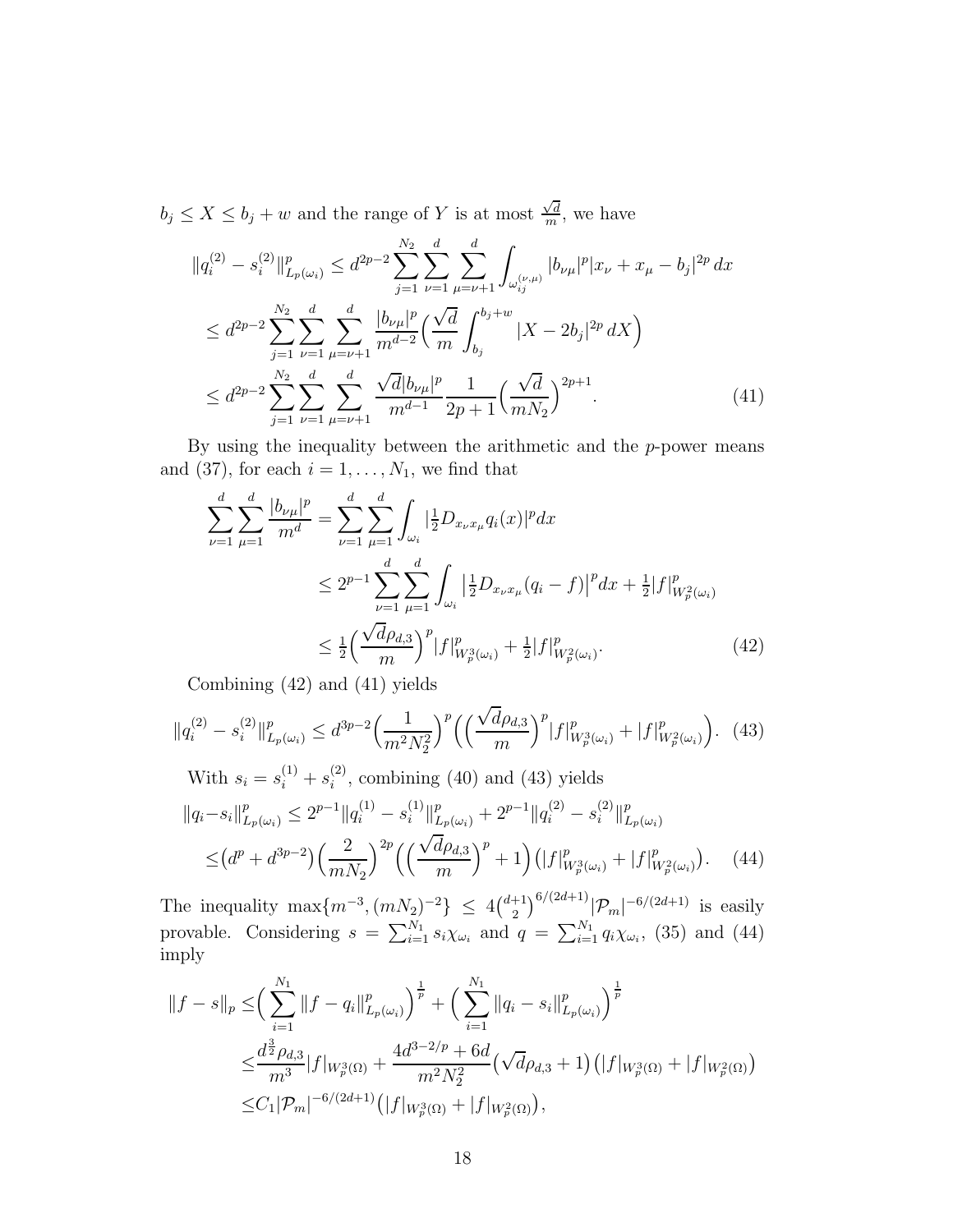where  $C_1 = 4\binom{d+1}{2}$  $\binom{+1}{2}^{6/(2d+1)} \left( d^{\frac{3}{2}} \rho_{d,3} + 10d^3(\sqrt{d} \rho_{d,3} + 1) \right)$ , and the result (33) is proved.

For each  $i = 1, \ldots, N_1$ , by using the triangle inequality, we observe that

$$
|q_i - s_i|_{W_p^1(\omega_i)}^p \leq (2d)^{p-1} \sum_{\nu=1}^d \left( \|D_{x_{\nu}}(q_i^{(1)} - s_i^{(1)})\|_{L_p(\omega_i)}^p + \|D_{x_{\nu}}(q_i^{(2)} - s_i^{(2)})\|_{L_p(\omega_i)}^p \right).
$$

On one hand, a direct computation shows that, for each  $\nu = 1, \ldots, d$ ,

$$
||D_{x_{\nu}}(q_i^{(1)} - s_i^{(1)})||_{L_p(\omega_i)}^p = \frac{2^p}{p+1} \frac{|a_{\nu}|^p}{m!} \left(\frac{1}{mN_2}\right)^p.
$$
 (45)

On another hand, since for each  $k = 1, \ldots, d$ ,

$$
D_{x_k} \left( \sum_{\nu=1}^d \sum_{\mu=\nu+1}^d b_{\nu\mu} (x_{\nu} + x_{\mu})^2 \right) = \sum_{\mu \neq k}^d 2b_{k\mu} (x_k + x_{\mu}),
$$

and

$$
D_{x_k} \left( \sum_{j=1}^{N_2} \sum_{\nu=1}^d \sum_{\mu=1}^d 2b_{\nu\mu} b_j (x_{\nu} + x_{\mu}) - b_{\nu\mu} b_j^2 \right) = \sum_{j=1}^{N_2} \sum_{\mu \neq k}^d 2b_{k\mu} b_j,
$$

we deduce that

$$
||D_{x_k}(q_i^{(2)} - s_i^{(2)})||_{L_p(\omega_i)}^p \le d^{p-1} \sum_{j=1}^{N_2} \sum_{\mu \neq k}^d |2b_{k\mu}|^p \int_{\omega_{ij}^{(k,\mu)}} |x_k + x_\mu - b_j|^p dx
$$
  
\n
$$
\le d^{p-1} \sum_{j=1}^{N_2} \sum_{\mu \neq k}^d |2b_{k\mu}|^p \Big(\frac{\sqrt{d}}{m^{d-1}} \int_{b_j}^{b_j + \frac{\sqrt{d}}{mN_2}} |X - b_j|^p dX\Big)
$$
  
\n
$$
= d^{p-1} \sum_{j=1}^{N_2} \sum_{\mu \neq k}^d |2b_{k\mu}|^p \frac{\sqrt{d}}{m^{d-1}} \frac{1}{p+1} \Big(\frac{\sqrt{d}}{mN_2}\Big)^{p+1}
$$
  
\n
$$
= \frac{d^{\frac{3p}{2}} 2^p}{p+1} \sum_{\mu \neq k}^d \frac{|b_{k\mu}|^p}{m^d} \Big(\frac{1}{mN_2}\Big)^p,
$$
 (46)

by virtue of a change of variable  $X = x_{\nu} + x_{\mu}$ ,  $Y = x_{\nu} - x_{\mu}$  where  $b_j \leq X \leq$  $b_j + \frac{\sqrt{d}}{mN}$  $\frac{\sqrt{d}}{mN_2}$  and the range of Y not more that  $\frac{\sqrt{d}}{m}$  $\frac{\sqrt{d}}{m}$ . From (45) and (46), together with  $(39)$  and  $(42)$ , we find that

$$
|q_i - s_i|_{W_p^1(\omega_i)}^p \le \left(\frac{1}{mN_2}\right)^p \left(\frac{2^{p-1}d^{\frac{5p}{2}-1} + 2^{2p}}{p+1}\right) \left(\left(\frac{\sqrt{d}\rho_{d,3}}{m}\right)^p |f|_{W_p^3(\omega_i)}^p + |f|_{W_p^2(\omega_i)}^p\right). \tag{47}
$$